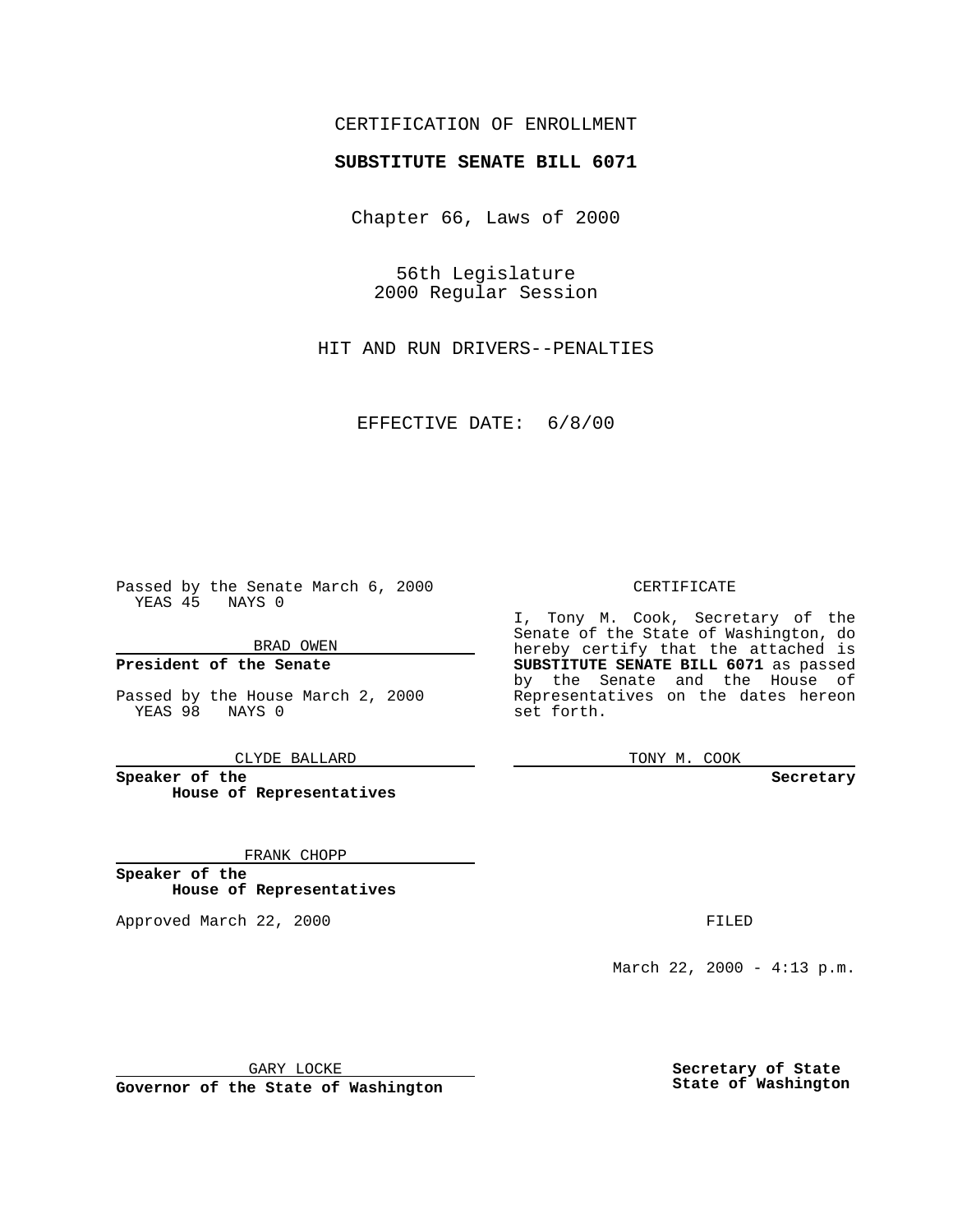### **SUBSTITUTE SENATE BILL 6071** \_\_\_\_\_\_\_\_\_\_\_\_\_\_\_\_\_\_\_\_\_\_\_\_\_\_\_\_\_\_\_\_\_\_\_\_\_\_\_\_\_\_\_\_\_\_\_

\_\_\_\_\_\_\_\_\_\_\_\_\_\_\_\_\_\_\_\_\_\_\_\_\_\_\_\_\_\_\_\_\_\_\_\_\_\_\_\_\_\_\_\_\_\_\_

AS AMENDED BY THE HOUSE

Passed Legislature - 2000 Regular Session

### **State of Washington 56th Legislature 2000 Regular Session**

**By** Senate Committee on Judiciary (originally sponsored by Senators Rossi, Johnson, McCaslin, T. Sheldon and Oke)

Read first time 02/04/00.

 AN ACT Relating to duties of drivers involved in accidents; amending RCW 46.52.020 and 13.40.0357; reenacting and amending RCW 9.94A.320; and prescribing penalties.

BE IT ENACTED BY THE LEGISLATURE OF THE STATE OF WASHINGTON:

 **Sec. 1.** RCW 46.52.020 and 1990 c 210 s 2 are each amended to read as follows:

 (1) A driver of any vehicle involved in an accident resulting in the injury to or death of any person shall immediately stop such vehicle at the scene of such accident or as close thereto as possible but shall then forthwith return to, and in every event remain at, the scene of such accident until he or she has fulfilled the requirements of subsection (3) of this section; every such stop shall be made without obstructing traffic more than is necessary.

 (2) The driver of any vehicle involved in an accident resulting only in damage to a vehicle which is driven or attended by any person or damage to other property shall immediately stop such vehicle at the scene of such accident or as close thereto as possible and shall forthwith return to, and in any event shall remain at, the scene of 19 such accident until he or she has fulfilled the requirements of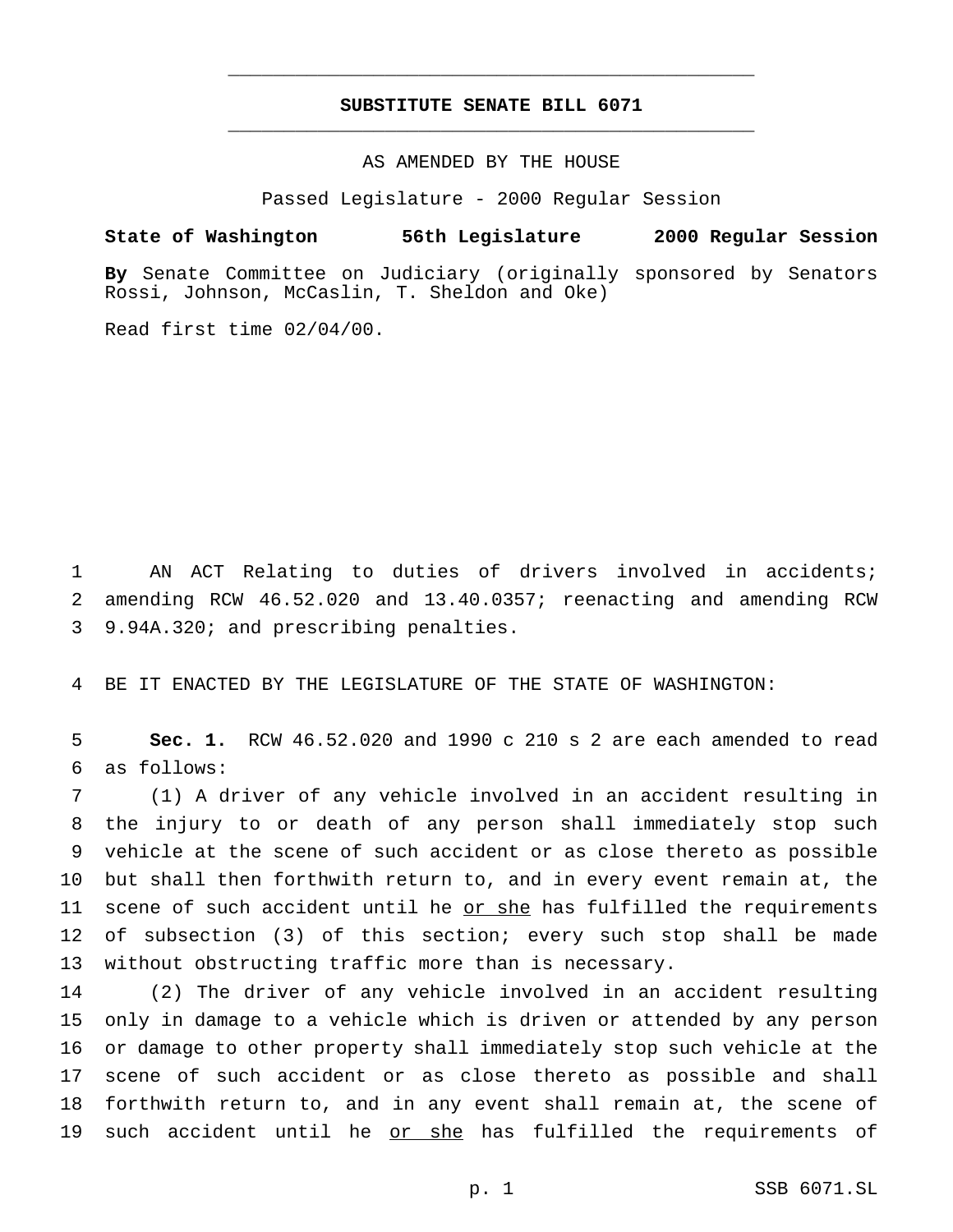subsection (3) of this section; every such stop shall be made without obstructing traffic more than is necessary.

 (3) Unless otherwise provided in subsection (7) of this section the driver of any vehicle involved in an accident resulting in injury to or death of any person or damage to any vehicle which is driven or 6 attended by any person or damage to other property shall give his or 7 her name, address, insurance company, insurance policy number, and 8 vehicle license number and shall exhibit his or her vehicle driver's license to any person struck or injured or the driver or any occupant of, or any person attending, any such vehicle collided with and shall render to any person injured in such accident reasonable assistance, including the carrying or the making of arrangements for the carrying of such person to a physician or hospital for medical treatment if it is apparent that such treatment is necessary or if such carrying is 15 requested by the injured person or on his or her behalf. Under no circumstances shall the rendering of assistance or other compliance with the provisions of this subsection be evidence of the liability of any driver for such accident.

19  $(4)(a)$  Any driver covered by the provisions of subsection (1) of this section failing to stop or comply with any of the requirements of 21 subsection (3) of this section ((under said circumstances shall be)) in 22 the case of an accident resulting in death is guilty of a class B felony and, upon conviction, is punishable according to chapter 9A.20 RCW.

 (b) Any driver covered by the provisions of subsection (1) of this 26 section failing to stop or comply with any of the requirements of subsection (3) of this section in the case of an accident resulting in 28 injury is guilty of a class C felony and, upon conviction, ((be 29 punished pursuant to RCW 9A.20.020: PROVIDED, That)) is punishable according to chapter 9A.20 RCW.

31 (c) This ((provision)) subsection shall not apply to any person injured or incapacitated by such accident to the extent of being 33 physically incapable of complying ((herewith)) with this section.

 (5) Any driver covered by the provisions of subsection (2) of this section failing to stop or to comply with any of the requirements of subsection (3) of this section under said circumstances shall be guilty of a gross misdemeanor: PROVIDED, That this provision shall not apply to any person injured or incapacitated by such accident to the extent of being physically incapable of complying herewith.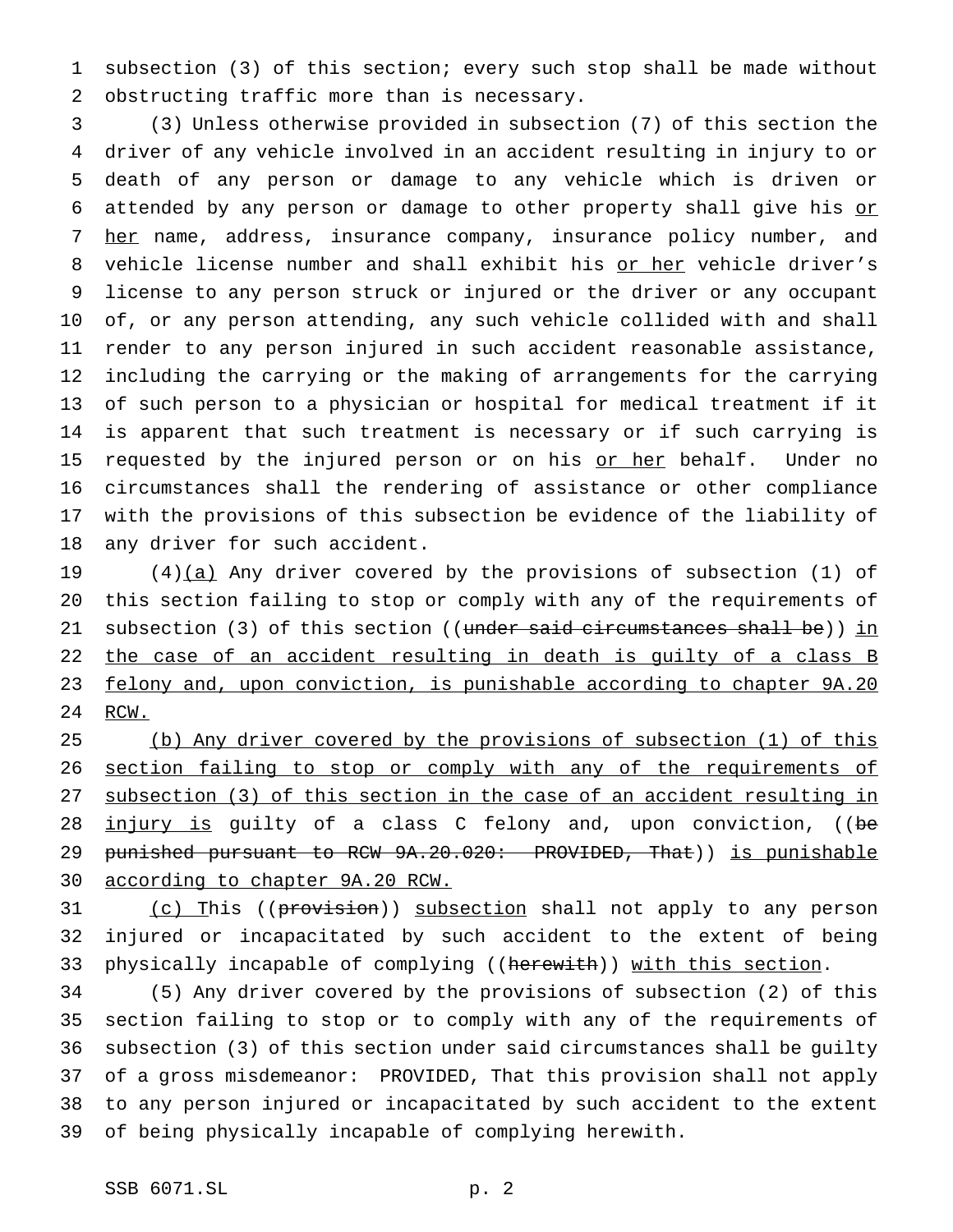(6) The license or permit to drive or any nonresident privilege to drive of any person convicted under this section or any local ordinance consisting of substantially the same language as this section of failure to stop and give information or render aid following an accident with any vehicle driven or attended by any person shall be revoked by the department.

 (7) If none of the persons specified are in condition to receive the information to which they otherwise would be entitled under subsection (3) of this section, and no police officer is present, the driver of any vehicle involved in such accident after fulfilling all other requirements of subsections (1) and (3) of this section insofar 12 as possible on his or her part to be performed, shall forthwith report such accident to the nearest office of the duly authorized police authority and submit thereto the information specified in subsection (3) of this section.

 **Sec. 2.** RCW 9.94A.320 and 1999 c 352 s 3, 1999 c 322 s 5, and 1999 c 45 s 4 are each reenacted and amended to read as follows:

 TABLE 2 CRIMES INCLUDED WITHIN EACH SERIOUSNESS LEVEL XVI Aggravated Murder 1 (RCW 10.95.020) XV Homicide by abuse (RCW 9A.32.055) Malicious explosion 1 (RCW 70.74.280(1)) Murder 1 (RCW 9A.32.030) XIV Murder 2 (RCW 9A.32.050) XIII Malicious explosion 2 (RCW 70.74.280(2)) Malicious placement of an explosive 1 (RCW 70.74.270(1)) XII Assault 1 (RCW 9A.36.011) Assault of a Child 1 (RCW 9A.36.120) Malicious placement of an imitation device 31 1 (RCW 70.74.272(1)(a)) Rape 1 (RCW 9A.44.040)

Rape of a Child 1 (RCW 9A.44.073)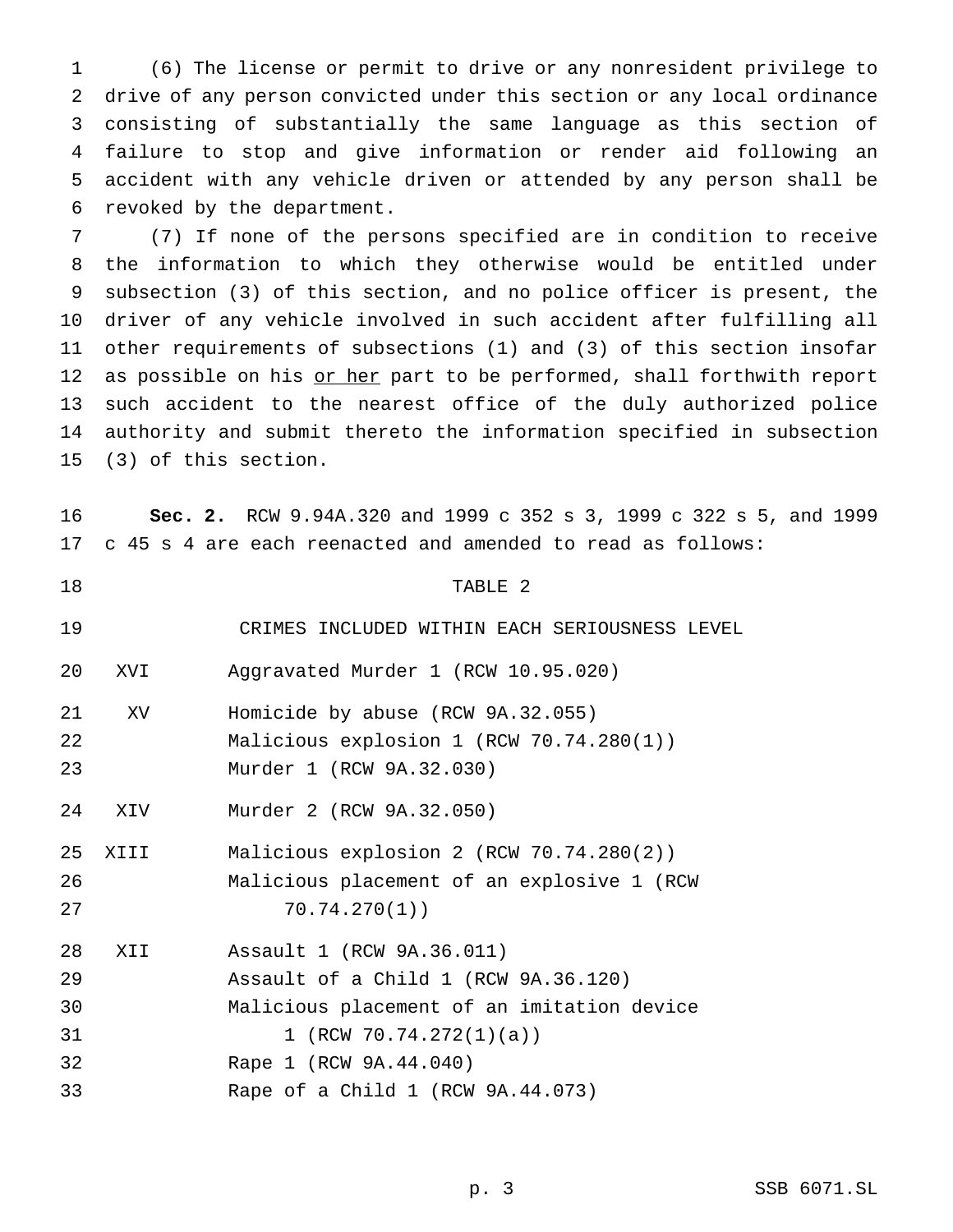| 1              | ΧI | Manslaughter 1 (RCW 9A.32.060)             |
|----------------|----|--------------------------------------------|
| 2              |    | Rape 2 (RCW 9A.44.050)                     |
| 3              |    | Rape of a Child 2 (RCW 9A.44.076)          |
| $\overline{4}$ | X  | Child Molestation 1 (RCW 9A.44.083)        |
| 5              |    | Indecent Liberties (with forcible          |
| 6              |    | compulsion) $(RCW 9A.44.100(1)(a))$        |
| 7              |    | Kidnapping 1 (RCW 9A.40.020)               |
| 8              |    | Leading Organized Crime (RCW               |
| 9              |    | 9A.82.060(1)(a)                            |
| 10             |    | Malicious explosion 3 (RCW 70.74.280(3))   |
| 11             |    | Manufacture of methamphetamine (RCW        |
| 12             |    | 69.50.401(a)(1)(ii)                        |
| 13             |    | Over 18 and deliver heroin,                |
| 14             |    | methamphetamine, a narcotic from           |
| 15             |    | Schedule I or II, or flunitrazepam         |
| 16             |    | from Schedule IV to someone under 18       |
| 17             |    | (RCW 69.50.406)                            |
| 18             | ΙX | Assault of a Child 2 (RCW 9A.36.130)       |
| 19             |    | Controlled Substance Homicide (RCW         |
| 20             |    | 69.50.415)                                 |
| 21             |    | Explosive devices prohibited (RCW          |
| 22             |    | 70.74.180)                                 |
| 23             |    | Homicide by Watercraft, by being under the |
| 24             |    | influence of intoxicating liquor or        |
| 25             |    | any drug (RCW (( <del>88.12.029</del> ))   |
| 26             |    | <u>79A.60.050</u> )                        |
| 27             |    | Inciting Criminal Profiteering (RCW        |
| 28             |    | 9A.82.060(1)(b)                            |
| 29             |    | Malicious placement of an explosive 2 (RCW |
| 30             |    | 70.74.270(2)                               |
| 31             |    | Over 18 and deliver narcotic from Schedule |
| 32             |    |                                            |
|                |    | III, IV, or V or a nonnarcotic, except     |
| 33             |    | flunitrazepam or methamphetamine, from     |
| 34             |    | Schedule I-V to someone under 18 and 3     |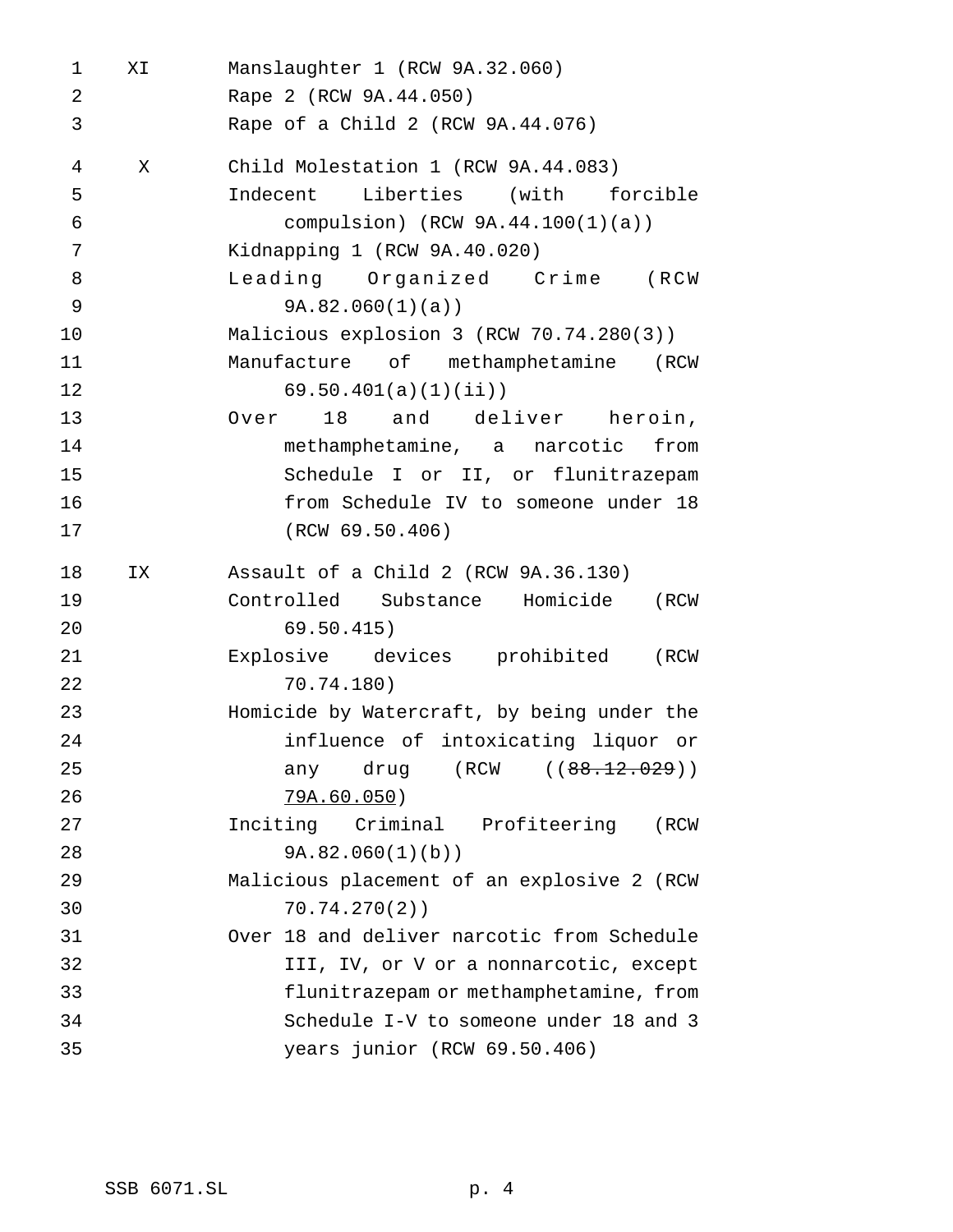```
1 Robbery 1 (RCW 9A.56.200)
2 Sexual Exploitation (RCW 9.68A.040)
3 Vehicular Homicide, by being under the
4 influence of intoxicating liquor or
5 any drug (RCW 46.61.520)
6 VIII Arson 1 (RCW 9A.48.020)
7 Deliver or possess with intent to deliver
8 methamphetamine (RCW
9 69.50.401(a)(1)(ii))
10 Hit and Run--Death (RCW 46.52.020(4)(a))
11 Homicide by Watercraft, by the operation of
12 any vessel in a reckless manner (RCW
13 ((88.12.029)) 79A.60.050)
14 Manslaughter 2 (RCW 9A.32.070)
15 Manufacture, deliver, or possess with
16 intent to deliver amphetamine (RCW
17 69.50.401(a)(1)(ii))
18 Manufacture, deliver, or possess with
19 intent to deliver heroin or cocaine
20 (RCW 69.50.401(a)(1)(i))
21 Possession of ephedrine or pseudoephedrine
22 with intent to manufacture
23 methamphetamine (RCW 69.50.440)
24 Promoting Prostitution 1 (RCW 9A.88.070)
25 Selling for profit (controlled or
26 counterfeit) any controlled substance
27 (RCW 69.50.410)
28 Vehicular Homicide, by the operation of any
29 vehicle in a reckless manner (RCW
30 46.61.520)
31 VII Burglary 1 (RCW 9A.52.020)
32 Child Molestation 2 (RCW 9A.44.086)
33 Dealing in depictions of minor engaged in
34 sexually explicit conduct (RCW
35 9.68A.050)
36 Drive-by Shooting (RCW 9A.36.045)
```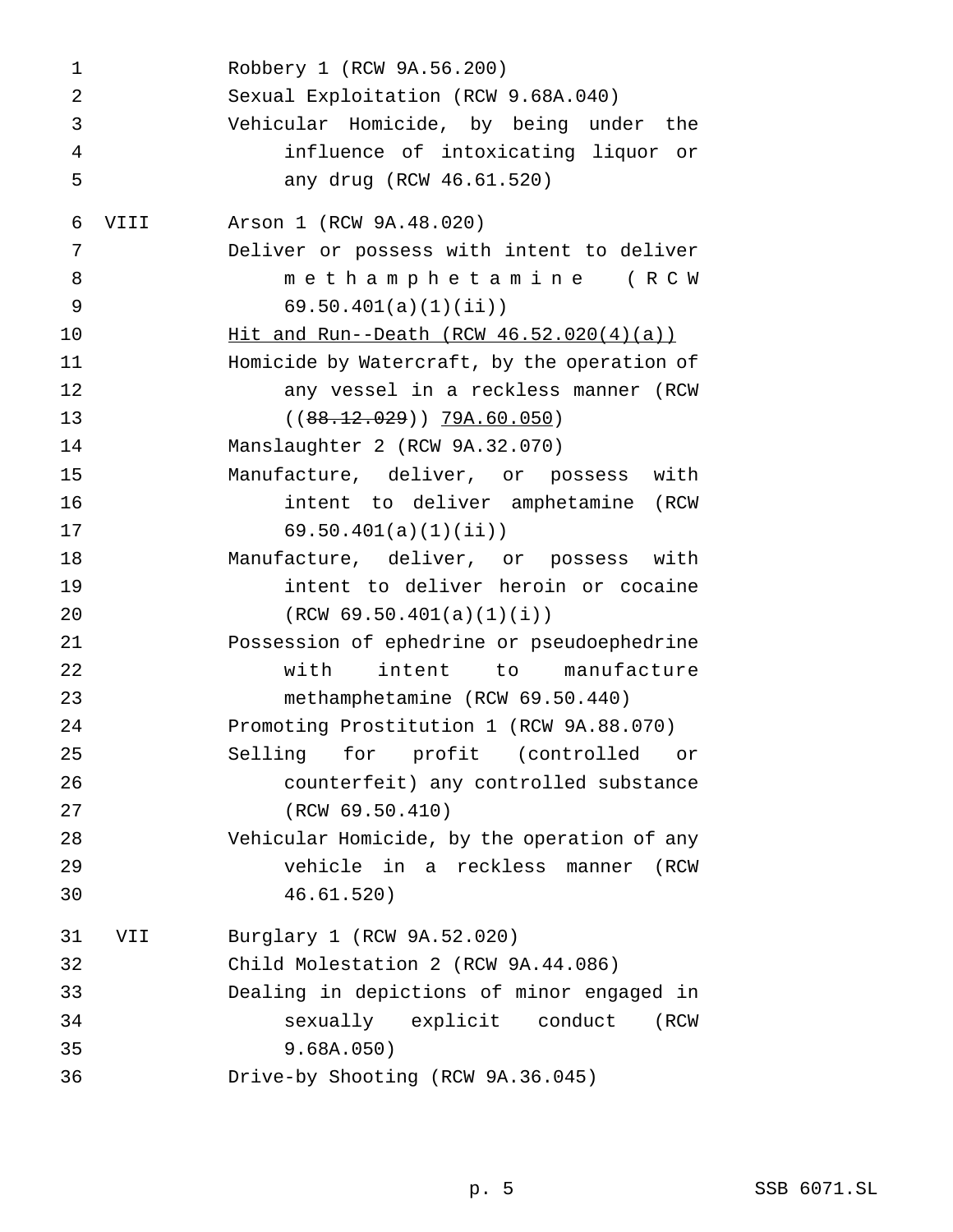| 1          |    | Homicide by Watercraft, by disregard for   |
|------------|----|--------------------------------------------|
| 2          |    | the<br>safety of others (RCW               |
| 3          |    | $((88.12.029))$ $79A.60.050)$              |
| 4          |    | Indecent Liberties (without forcible       |
| 5          |    | compulsion) $(RCW 9A.44.100(1)$ (b) and    |
| $\epsilon$ |    | $(c)$ )                                    |
| 7          |    | Introducing Contraband 1 (RCW 9A.76.140)   |
| 8          |    | Involving a minor in drug dealing (RCW     |
| 9          |    | 69.50.401(f))                              |
| 10         |    | Malicious placement of an explosive 3 (RCW |
| 11         |    | 70.74.270(3)                               |
| 12         |    | Sending, bringing into state depictions of |
| 13         |    | minor engaged in sexually explicit         |
| 14         |    | conduct (RCW 9.68A.060)                    |
| 15         |    | Unlawful Possession of a Firearm in the    |
| 16         |    | first degree $(RCW 9.41.040(1)(a))$        |
| 17         |    | Use of a Machine Gun in Commission of a    |
| 18         |    | Felony (RCW 9.41.225)                      |
| 19         |    | Vehicular Homicide, by disregard for the   |
| 20         |    | safety of others (RCW 46.61.520)           |
| 21         | VI | Bail Jumping with Murder 1<br>(RCW         |
| 22         |    | 9A.76.170(2)(a)                            |
| 23         |    | Bribery (RCW 9A.68.010)                    |
| 24         |    | Incest 1 (RCW 9A.64.020(1))                |
| 25         |    | Intimidating a Judge (RCW 9A.72.160)       |
| 26         |    | Intimidating a Juror/Witness (RCW          |
| 27         |    | 9A.72.110, 9A.72.130)                      |
| 28         |    | Malicious placement of an imitation device |
| 29         |    | 2 (RCW 70.74.272(1)(b))                    |
| 30         |    | Manufacture, deliver, or possess with      |
| 31         |    | intent to deliver narcotics from           |
| 32         |    | Schedule I or II (except heroin or         |
| 33         |    | cocaine) or flunitrazepam<br>from          |
| 34         |    | Schedule IV (RCW $69.50.401(a)(1)(i)$ )    |
| 35         |    | Rape of a Child 3 (RCW 9A.44.079)          |
| 36         |    | Theft of a Firearm (RCW 9A.56.300)         |
| 37         | V  | Abandonment of dependent person 1<br>(RCW  |
| 38         |    | 9A.42.060)                                 |
|            |    |                                            |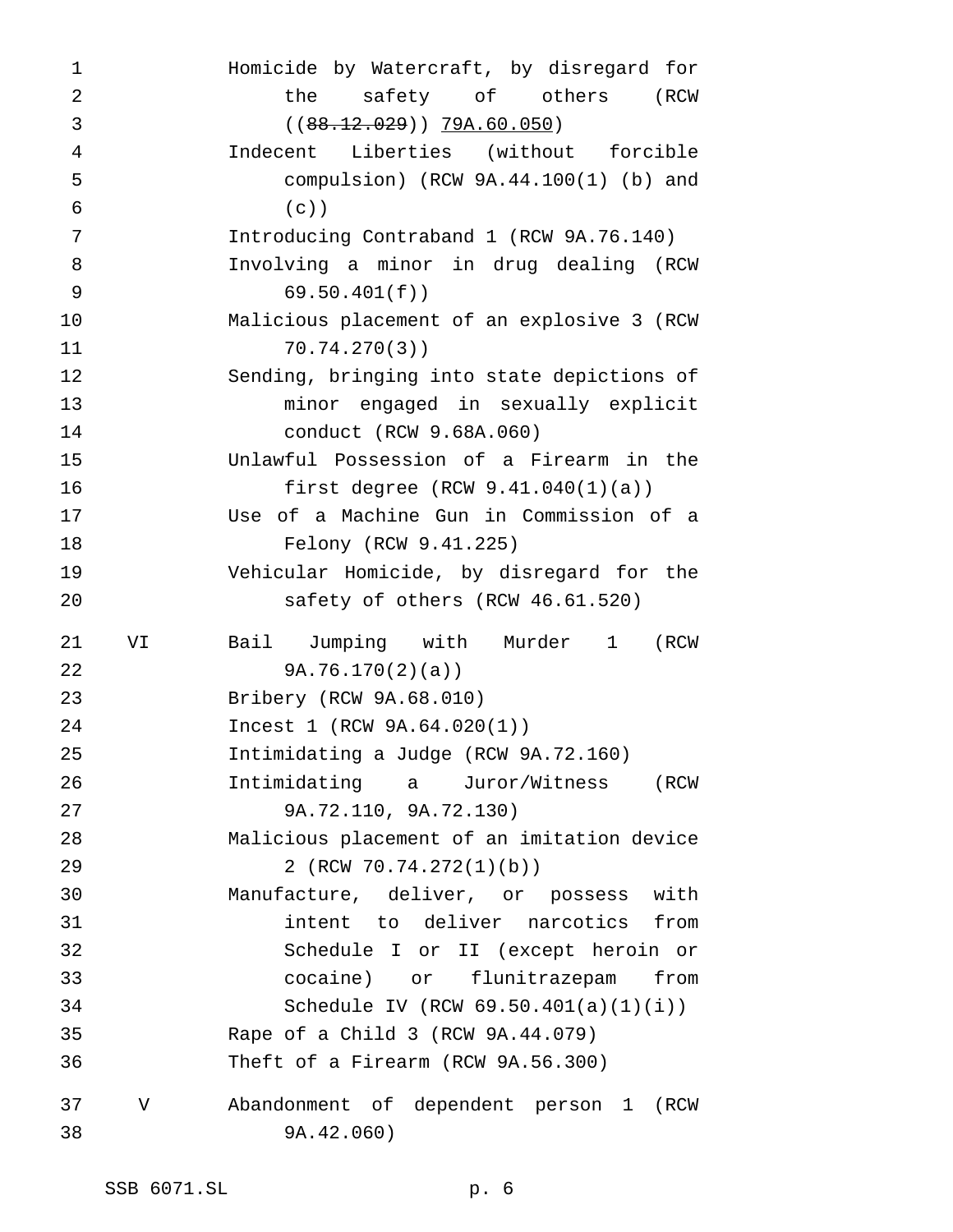| 1              | Advancing money or property<br>for          |
|----------------|---------------------------------------------|
| $\overline{2}$ | extortionate extension of credit (RCW       |
| 3              | 9A.82.030)                                  |
| $\overline{4}$ | Bail Jumping with class A Felony (RCW       |
| 5              | 9A.76.170(2)(b)                             |
| $\epsilon$     | Child Molestation 3 (RCW 9A.44.089)         |
| 7              | Criminal Mistreatment 1 (RCW 9A.42.020)     |
| 8              | Custodial Sexual Misconduct 1<br>(RCW       |
| 9              | 9A.44.160)                                  |
| 10             | Delivery of imitation controlled substance  |
| 11             | by person eighteen or over to person        |
| 12             | under eighteen (RCW 69.52.030(2))           |
| 13             | Extortion 1 (RCW 9A.56.120)                 |
| 14             | Extortionate Extension of Credit (RCW       |
| 15             | 9A.82.020)                                  |
| 16             | Extortionate Means to Collect Extensions of |
| 17             | Credit (RCW 9A.82.040)                      |
| 18             | Incest 2 (RCW 9A.64.020(2))                 |
| 19             | Kidnapping 2 (RCW 9A.40.030)                |
| 20             | On and after July 1, 2000: No-Contact       |
| 21             | Order Violation: Domestic Violence          |
| 22             | Pretrial Condition (RCW 10.99.040(4)        |
| 23             | $(b)$ and $(c)$ )                           |
| 24             | On and after July 1, 2000: No-Contact       |
| 25             | Order Violation: Domestic Violence          |
| 26             | Sentence Condition (RCW 10.99.050(2))       |
| 27             | On and after July 1, 2000: Protection       |
| 28             | Order Violation: Domestic Violence          |
| 29             | Civil Action (RCW 26.50.110 (4) and         |
| 30             | $(5)$ )                                     |
| 31             | On and after July 1, 2000: Stalking (RCW    |
| 32             | 9A.46.110)                                  |
| 33             | Perjury 1 (RCW 9A.72.020)                   |
| 34             | Persistent prison misbehavior (RCW          |
| 35             | 9.94.070)                                   |
| 36             | Possession of a Stolen Firearm (RCW         |
| 37             | 9A.56.310)                                  |
| 38             | Rape 3 (RCW 9A.44.060)                      |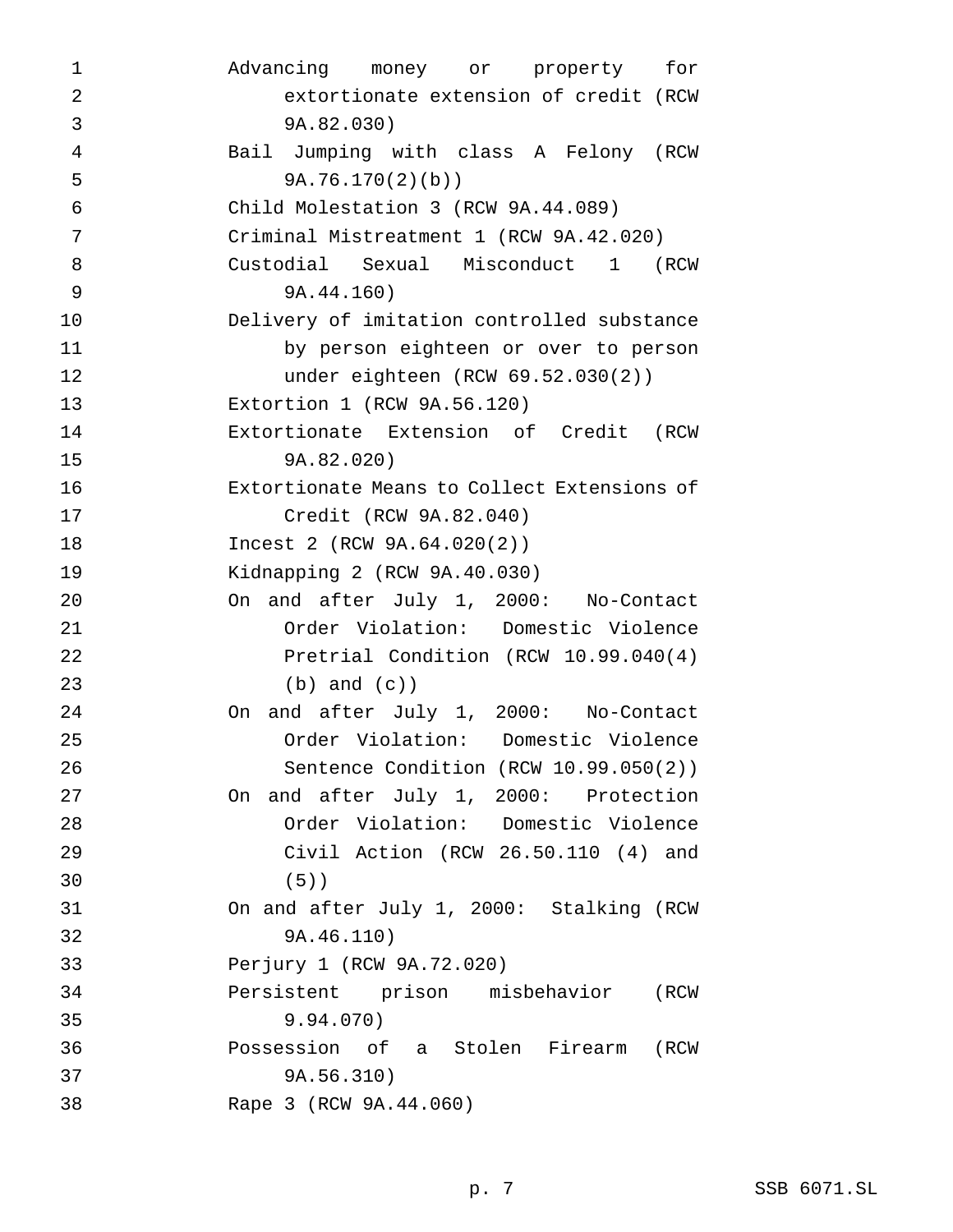Rendering Criminal Assistance 1 (RCW 9A.76.070) Sexual Misconduct with a Minor 1 (RCW 9A.44.093) Sexually Violating Human Remains (RCW 9A.44.105) IV Arson 2 (RCW 9A.48.030) Assault 2 (RCW 9A.36.021) 9 Assault by Watercraft (RCW ((88.12.032)) 79A.60.060) Bribing a Witness/Bribe Received by Witness (RCW 9A.72.090, 9A.72.100) Commercial Bribery (RCW 9A.68.060) Counterfeiting (RCW 9.16.035(4)) Escape 1 (RCW 9A.76.110) **Hit and Run--Injury ((Accident))** (RCW  $46.52.020(4)(b)$  Hit and Run with Vessel--Injury Accident 19 (RCW ((88.12.155)) 79A.60.200(3)) Indecent Exposure to Person Under Age Fourteen (subsequent sex offense) (RCW 9A.88.010) Influencing Outcome of Sporting Event (RCW 9A.82.070) Knowingly Trafficking in Stolen Property (RCW 9A.82.050(2)) Malicious Harassment (RCW 9A.36.080) Manufacture, deliver, or possess with intent to deliver narcotics from Schedule III, IV, or V or nonnarcotics from Schedule I-V (except marijuana, amphetamine, methamphetamines, or flunitrazepam) (RCW 69.50.401(a)(1) (iii) through (v)) Residential Burglary (RCW 9A.52.025) Robbery 2 (RCW 9A.56.210) Theft of Livestock 1 (RCW 9A.56.080) Threats to Bomb (RCW 9.61.160)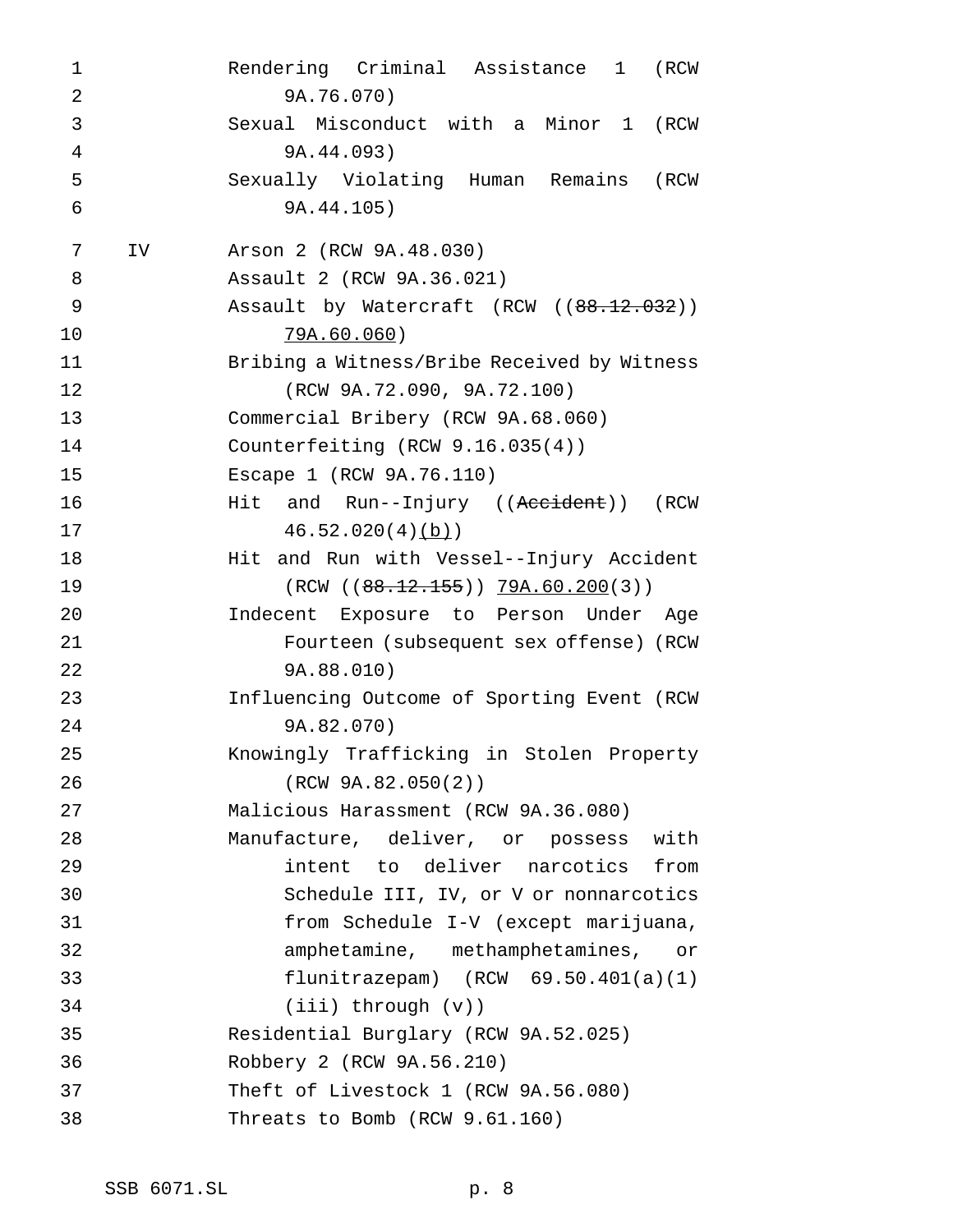Use of Proceeds of Criminal Profiteering (RCW 9A.82.080 (1) and (2)) Vehicular Assault (RCW 46.61.522) Willful Failure to Return from Furlough (RCW 72.66.060) III Abandonment of dependent person 2 (RCW 9A.42.070) Assault 3 (RCW 9A.36.031) Assault of a Child 3 (RCW 9A.36.140) Bail Jumping with class B or C Felony (RCW 9A.76.170(2)(c)) Burglary 2 (RCW 9A.52.030) Communication with a Minor for Immoral Purposes (RCW 9.68A.090) Criminal Gang Intimidation (RCW 9A.46.120) Criminal Mistreatment 2 (RCW 9A.42.030) Custodial Assault (RCW 9A.36.100) Delivery of a material in lieu of a controlled substance (RCW 69.50.401(c)) Escape 2 (RCW 9A.76.120) Extortion 2 (RCW 9A.56.130) Harassment (RCW 9A.46.020) Intimidating a Public Servant (RCW 9A.76.180) Introducing Contraband 2 (RCW 9A.76.150) Maintaining a Dwelling or Place for Controlled Substances (RCW 69.50.402(a)(6)) Malicious Injury to Railroad Property (RCW 81.60.070) Manufacture, deliver, or possess with intent to deliver marijuana (RCW 69.50.401(a)(1)(iii)) Manufacture, distribute, or possess with intent to distribute an imitation controlled substance (RCW 69.52.030(1))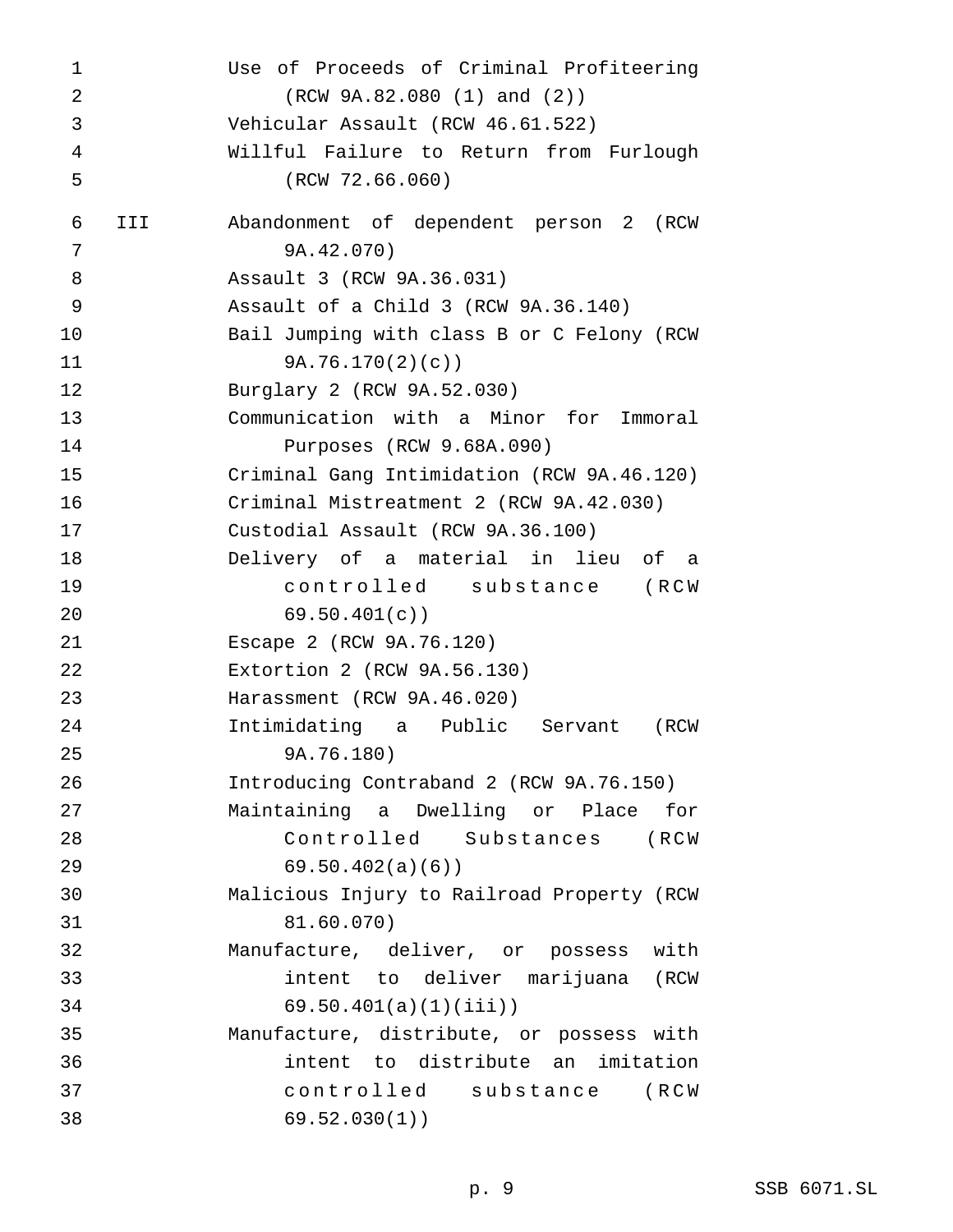Patronizing a Juvenile Prostitute (RCW 9.68A.100) Perjury 2 (RCW 9A.72.030) Possession of Incendiary Device (RCW 9.40.120) Possession of Machine Gun or Short-Barreled Shotgun or Rifle (RCW 9.41.190) Promoting Prostitution 2 (RCW 9A.88.080) Recklessly Trafficking in Stolen Property (RCW 9A.82.050(1)) Securities Act violation (RCW 21.20.400) Tampering with a Witness (RCW 9A.72.120) Telephone Harassment (subsequent conviction or threat of death) (RCW 9.61.230) Theft of Livestock 2 (RCW 9A.56.080) Unlawful Imprisonment (RCW 9A.40.040) Unlawful possession of firearm in the **second degree** (RCW 9.41.040(1)(b)) Unlawful Use of Building for Drug Purposes (RCW 69.53.010) Willful Failure to Return from Work Release (RCW 72.65.070) II Computer Trespass 1 (RCW 9A.52.110) Counterfeiting (RCW 9.16.035(3)) Create, deliver, or possess a counterfeit controlled substance (RCW 69.50.401(b)) Escape from Community Custody (RCW 72.09.310) Health Care False Claims (RCW 48.80.030) Malicious Mischief 1 (RCW 9A.48.070) Possession of controlled substance that is either heroin or narcotics from Schedule I or II or flunitrazepam from Schedule IV (RCW 69.50.401(d)) Possession of phencyclidine (PCP) (RCW 69.50.401(d)) Possession of Stolen Property 1 (RCW 9A.56.150)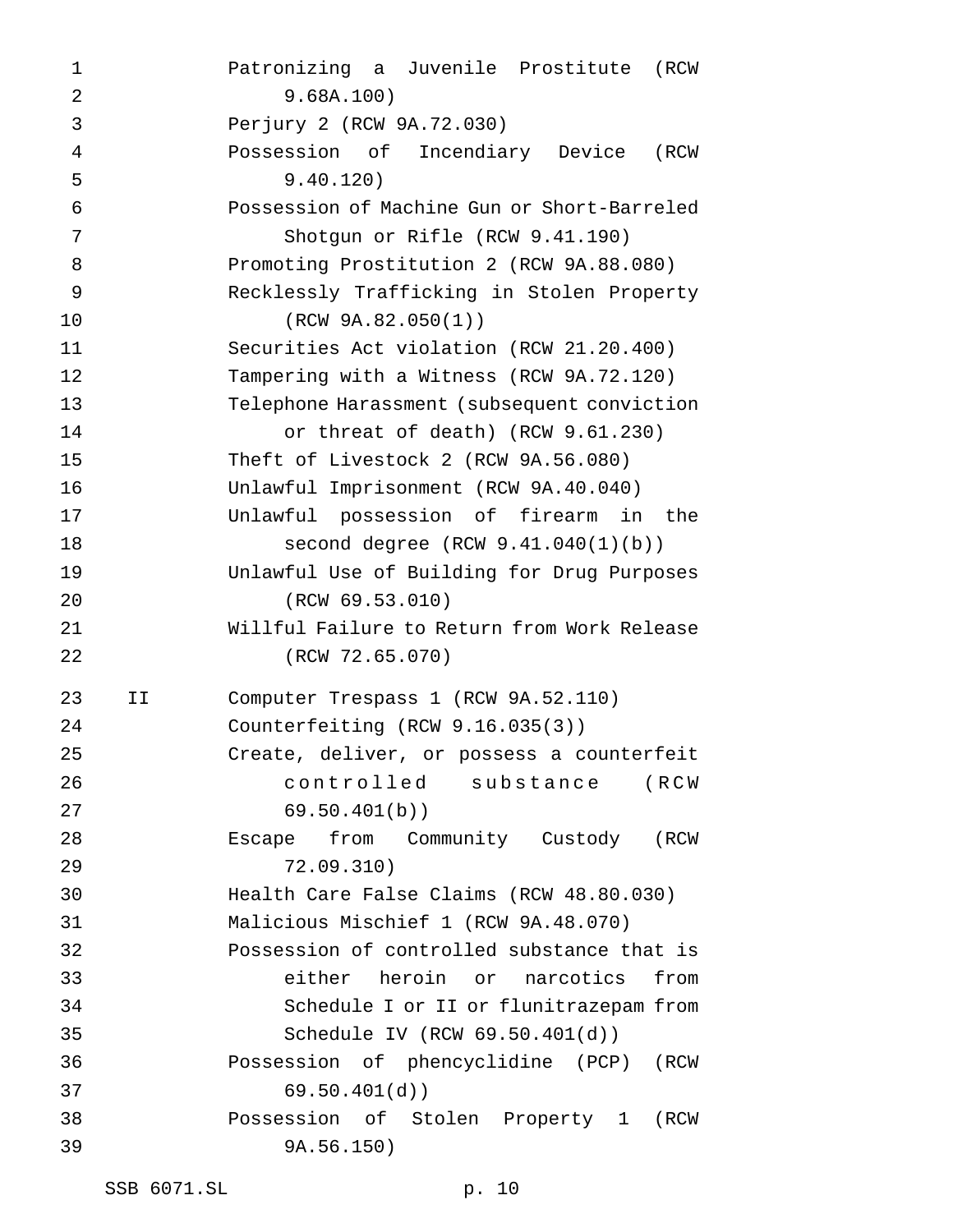Theft 1 (RCW 9A.56.030) Theft of Rental, Leased, or Lease-purchased Property (valued at one thousand five hundred dollars or more) (RCW 9A.56.096(4)) Trafficking in Insurance Claims (RCW 48.30A.015) Unlawful Practice of Law (RCW 2.48.180) Unlicensed Practice of a Profession or Business (RCW 18.130.190(7)) I Attempting to Elude a Pursuing Police Vehicle (RCW 46.61.024) False Verification for Welfare (RCW 74.08.055) Forged Prescription (RCW 69.41.020) Forged Prescription for a Controlled Substance (RCW 69.50.403) Forgery (RCW 9A.60.020) Malicious Mischief 2 (RCW 9A.48.080) Possess Controlled Substance that is a Narcotic from Schedule III, IV, or V or Non-narcotic from Schedule I-V (except phencyclidine or flunitrazepam) (RCW 69.50.401(d)) Possession of Stolen Property 2 (RCW 9A.56.160) Reckless Burning 1 (RCW 9A.48.040) Taking Motor Vehicle Without Permission (RCW 9A.56.070) Theft 2 (RCW 9A.56.040) Theft of Rental, Leased, or Lease-purchased Property (valued at two hundred fifty dollars or more but less than one thousand five hundred dollars) (RCW 9A.56.096(4)) Unlawful Issuance of Checks or Drafts (RCW 9A.56.060) Unlawful Use of Food Stamps (RCW 9.91.140 (2) and (3))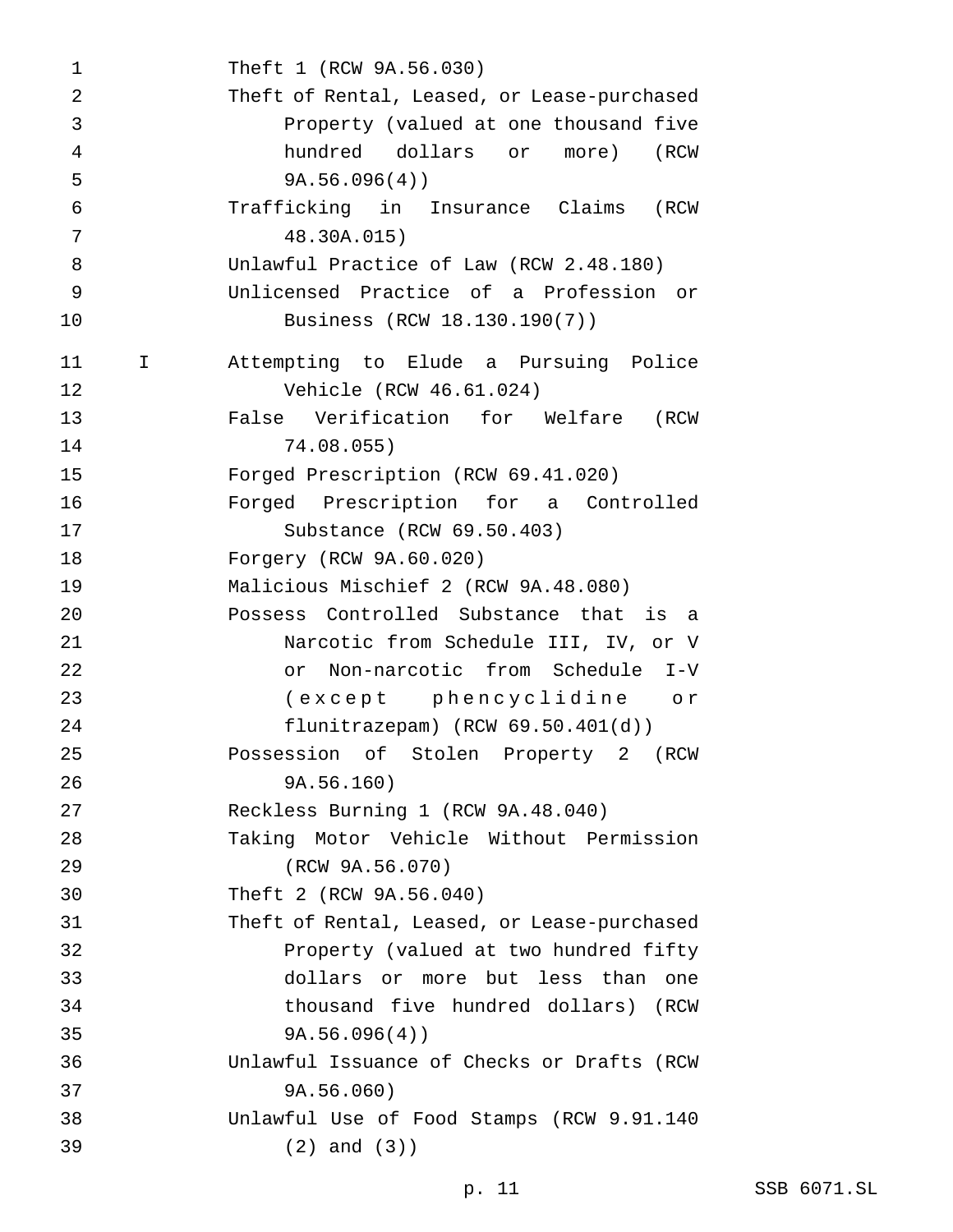**Sec. 3.** RCW 13.40.0357 and 1998 c 290 s 5 are each amended to read as follows:

| 5<br><b>JUVENILE</b><br><b>JUVENILE DISPOSITION</b><br>6<br><b>DISPOSITION</b><br><b>CATEGORY FOR ATTEMPT,</b><br>7<br><b>OFFENSE</b><br>BAILJUMP, CONSPIRACY,<br>8<br><b>CATEGORY</b><br>DESCRIPTION (RCW CITATION)<br>OR SOLICITATION<br>9<br>10<br><b>Arson and Malicious Mischief</b><br>11<br>Arson 1 (9A.48.020)<br>$B+$<br>$\boldsymbol{A}$<br>12<br>Arson 2 (9A.48.030)<br>$\boldsymbol{C}$<br>$\boldsymbol{B}$<br>13<br>$\boldsymbol{C}$<br>Reckless Burning 1 (9A.48.040)<br>$\boldsymbol{D}$<br>14<br>Reckless Burning 2 (9A.48.050)<br>$\bm E$<br>$\boldsymbol{D}$<br>15<br>$\boldsymbol{B}$<br>Malicious Mischief 1 (9A.48.070)<br>$\boldsymbol{C}$<br>16<br>$\boldsymbol{C}$<br>Malicious Mischief 2 (9A.48.080)<br>$\boldsymbol{D}$<br>17<br>Malicious Mischief $3$ (<\$50 is<br>$\boldsymbol{D}$ |
|------------------------------------------------------------------------------------------------------------------------------------------------------------------------------------------------------------------------------------------------------------------------------------------------------------------------------------------------------------------------------------------------------------------------------------------------------------------------------------------------------------------------------------------------------------------------------------------------------------------------------------------------------------------------------------------------------------------------------------------------------------------------------------------------------------------|
|                                                                                                                                                                                                                                                                                                                                                                                                                                                                                                                                                                                                                                                                                                                                                                                                                  |
|                                                                                                                                                                                                                                                                                                                                                                                                                                                                                                                                                                                                                                                                                                                                                                                                                  |
|                                                                                                                                                                                                                                                                                                                                                                                                                                                                                                                                                                                                                                                                                                                                                                                                                  |
|                                                                                                                                                                                                                                                                                                                                                                                                                                                                                                                                                                                                                                                                                                                                                                                                                  |
|                                                                                                                                                                                                                                                                                                                                                                                                                                                                                                                                                                                                                                                                                                                                                                                                                  |
|                                                                                                                                                                                                                                                                                                                                                                                                                                                                                                                                                                                                                                                                                                                                                                                                                  |
|                                                                                                                                                                                                                                                                                                                                                                                                                                                                                                                                                                                                                                                                                                                                                                                                                  |
|                                                                                                                                                                                                                                                                                                                                                                                                                                                                                                                                                                                                                                                                                                                                                                                                                  |
|                                                                                                                                                                                                                                                                                                                                                                                                                                                                                                                                                                                                                                                                                                                                                                                                                  |
|                                                                                                                                                                                                                                                                                                                                                                                                                                                                                                                                                                                                                                                                                                                                                                                                                  |
|                                                                                                                                                                                                                                                                                                                                                                                                                                                                                                                                                                                                                                                                                                                                                                                                                  |
|                                                                                                                                                                                                                                                                                                                                                                                                                                                                                                                                                                                                                                                                                                                                                                                                                  |
|                                                                                                                                                                                                                                                                                                                                                                                                                                                                                                                                                                                                                                                                                                                                                                                                                  |
| 18<br>E class) $(9A.48.090)$<br>$\bm E$                                                                                                                                                                                                                                                                                                                                                                                                                                                                                                                                                                                                                                                                                                                                                                          |
| 19<br>$\bm{E}$<br><b>Tampering with Fire Alarm</b>                                                                                                                                                                                                                                                                                                                                                                                                                                                                                                                                                                                                                                                                                                                                                               |
| 20<br>Apparatus (9.40.100)<br>$\bm E$                                                                                                                                                                                                                                                                                                                                                                                                                                                                                                                                                                                                                                                                                                                                                                            |
| 21<br><b>Possession of Incendiary Device</b><br>$\boldsymbol{A}$                                                                                                                                                                                                                                                                                                                                                                                                                                                                                                                                                                                                                                                                                                                                                 |
| 22<br>(9.40.120)<br>$B+$                                                                                                                                                                                                                                                                                                                                                                                                                                                                                                                                                                                                                                                                                                                                                                                         |
| 23<br><b>Assault and Other Crimes</b>                                                                                                                                                                                                                                                                                                                                                                                                                                                                                                                                                                                                                                                                                                                                                                            |
| 24<br><b>Involving Physical Harm</b>                                                                                                                                                                                                                                                                                                                                                                                                                                                                                                                                                                                                                                                                                                                                                                             |
| 25<br>Assault 1 (9A.36.011)<br>$B+$<br>$\boldsymbol{A}$                                                                                                                                                                                                                                                                                                                                                                                                                                                                                                                                                                                                                                                                                                                                                          |
| 26<br>$C+$<br>$B+$<br>Assault 2 (9A.36.021)                                                                                                                                                                                                                                                                                                                                                                                                                                                                                                                                                                                                                                                                                                                                                                      |
| 27<br>$C+$<br>Assault 3 (9A.36.031)<br>$D+$                                                                                                                                                                                                                                                                                                                                                                                                                                                                                                                                                                                                                                                                                                                                                                      |
| 28<br>$D+$<br>Assault 4 (9A.36.041)<br>$\bm E$                                                                                                                                                                                                                                                                                                                                                                                                                                                                                                                                                                                                                                                                                                                                                                   |
| 29<br>Drive-By Shooting<br>$B+$                                                                                                                                                                                                                                                                                                                                                                                                                                                                                                                                                                                                                                                                                                                                                                                  |
| 30<br>(9A.36.045)<br>$C+$                                                                                                                                                                                                                                                                                                                                                                                                                                                                                                                                                                                                                                                                                                                                                                                        |
| 31<br><b>Reckless Endangerment</b><br>$D+$                                                                                                                                                                                                                                                                                                                                                                                                                                                                                                                                                                                                                                                                                                                                                                       |
| 32<br>(9A.36.050)<br>$\bm E$                                                                                                                                                                                                                                                                                                                                                                                                                                                                                                                                                                                                                                                                                                                                                                                     |
| 33<br><b>Promoting Suicide Attempt</b><br>$C+$                                                                                                                                                                                                                                                                                                                                                                                                                                                                                                                                                                                                                                                                                                                                                                   |
| 34<br>(9A.36.060)<br>$D+$                                                                                                                                                                                                                                                                                                                                                                                                                                                                                                                                                                                                                                                                                                                                                                                        |
| 35<br>Coercion (9A.36.070)<br>$D+$<br>$\bm E$                                                                                                                                                                                                                                                                                                                                                                                                                                                                                                                                                                                                                                                                                                                                                                    |
| 36<br>Custodial Assault (9A.36.100)<br>$C+$<br>$D+$                                                                                                                                                                                                                                                                                                                                                                                                                                                                                                                                                                                                                                                                                                                                                              |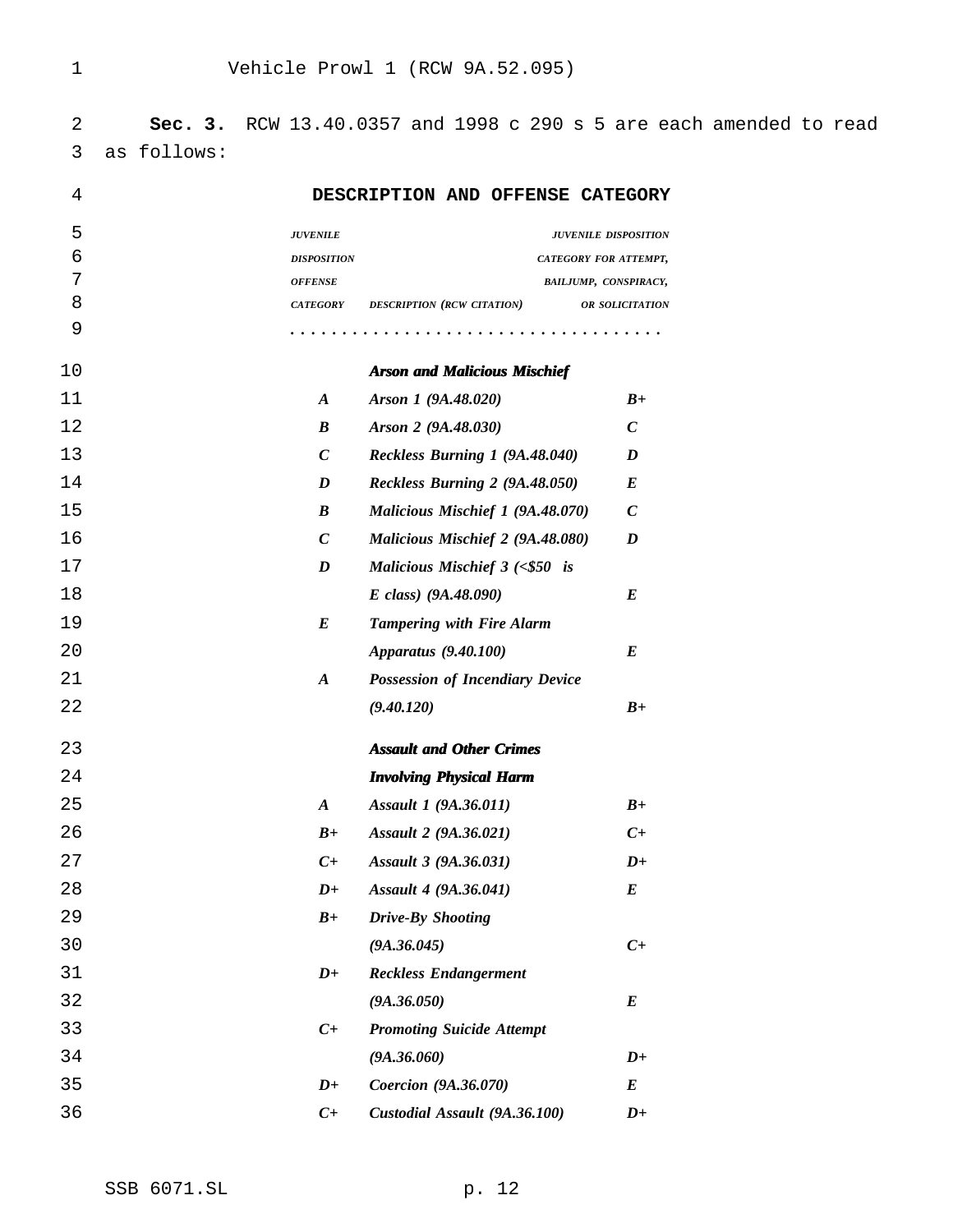| $\mathbf 1$ |                  | <b>Burglary and Trespass</b>             |                  |
|-------------|------------------|------------------------------------------|------------------|
| 2           | $B+$             | <b>Burglary 1 (9A.52.020)</b>            | $C+$             |
| 3           | $\boldsymbol{B}$ | <b>Residential Burglary</b>              |                  |
| 4           |                  | (9A.52.025)                              | $\boldsymbol{C}$ |
| 5           | $\boldsymbol{B}$ | <b>Burglary 2 (9A.52.030)</b>            | $\boldsymbol{C}$ |
| 6           | $\boldsymbol{D}$ | <b>Burglary Tools (Possession of)</b>    |                  |
| 7           |                  | (9A.52.060)                              | E                |
| 8           | $\boldsymbol{D}$ | Criminal Trespass 1 (9A.52.070)          | $\bm E$          |
| 9           | E                | Criminal Trespass 2 (9A.52.080)          | E                |
| 10          | $\boldsymbol{C}$ | Vehicle Prowling 1 (9A.52.095)           | D                |
| 11          | D                | Vehicle Prowling 2 (9A.52.100)           | E                |
| 12          |                  | <b>Drugs</b>                             |                  |
| 13          | $\bm E$          | Possession/Consumption of Alcohol        |                  |
| 14          |                  | (66.44.270)                              | E                |
| 15          | $\boldsymbol{C}$ | <b>Illegally Obtaining Legend Drug</b>   |                  |
| 16          |                  | (69.41.020)                              | D                |
| 17          | $C+$             | Sale, Delivery, Possession of Legend     |                  |
| 18          |                  | Drug with Intent to Sell                 |                  |
| 19          |                  | (69.41.030)                              | $D+$             |
| 20          | E                | <b>Possession of Legend Drug</b>         |                  |
| 21          |                  | (69.41.030)                              | E                |
| 22          | $B+$             | <b>Violation of Uniform Controlled</b>   |                  |
| 23          |                  | Substances Act - Narcotic,               |                  |
| 24          |                  | Methamphetamine, or Flunitrazepam        |                  |
| 25          |                  | Sale $(69.50.401(a)(1)$ (i) or (ii))     | $B+$             |
| 26          | $\boldsymbol{C}$ | <b>Violation of Uniform Controlled</b>   |                  |
| 27          |                  | Substances Act - Nonnarcotic Sale        |                  |
| 28          |                  | (69.50.401(a)(1)(iii))                   | $\boldsymbol{C}$ |
| 29          | E                | Possession of Marihuana <40 grams        |                  |
| 30          |                  | (69.50.401(e))                           | E                |
| 31          | $\boldsymbol{C}$ | <b>Fraudulently Obtaining Controlled</b> |                  |
| 32          |                  | Substance (69.50.403)                    | $\boldsymbol{C}$ |
| 33          | $C_{+}$          | <b>Sale of Controlled Substance</b>      |                  |
| 34          |                  | for Profit (69.50.410)                   | $C_{+}$          |
| 35          | E                | Unlawful Inhalation (9.47A.020)          | $\bm E$          |
| 36          | B                | <b>Violation of Uniform Controlled</b>   |                  |
| 37          |                  | Substances Act - Narcotic,               |                  |
| 38          |                  | Methamphetamine, or Flunitrazepam        |                  |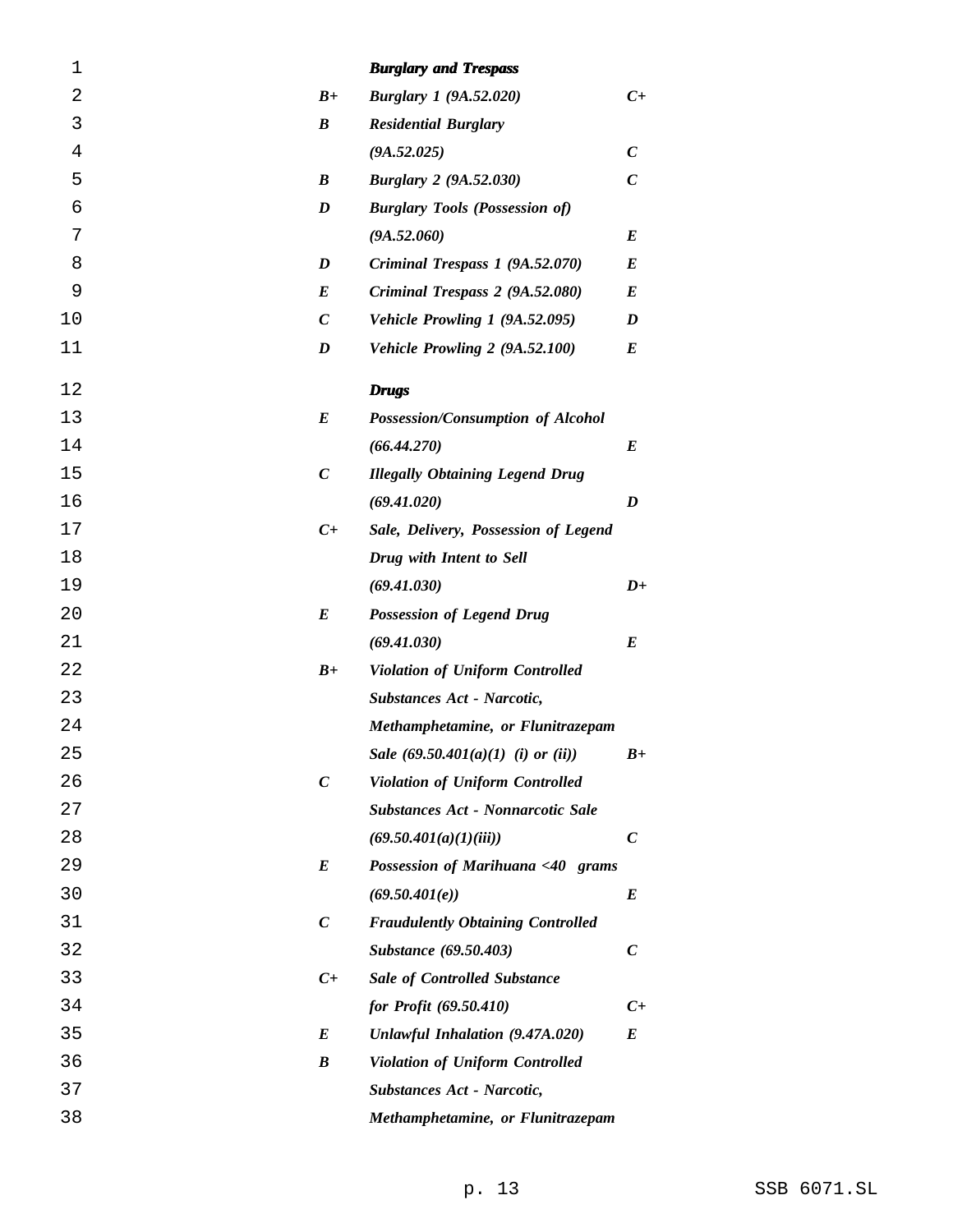| 1              |                  | <b>Counterfeit Substances</b>             |                  |
|----------------|------------------|-------------------------------------------|------------------|
| $\overline{2}$ |                  | $(69.50.401(b)(1)$ (i) or (ii))           | B                |
| 3              | $\boldsymbol{C}$ | Violation of Uniform Controlled           |                  |
| 4              |                  | <b>Substances Act - Nonnarcotic</b>       |                  |
| 5              |                  | <b>Counterfeit Substances</b>             |                  |
| 6              |                  | $(69.50.401(b)(1)$ (iii), (iv), (v))      | $\mathcal{C}$    |
| 7              | $\boldsymbol{C}$ | Violation of Uniform Controlled           |                  |
| 8              |                  | Substances Act - Possession of a          |                  |
| 9              |                  | <b>Controlled Substance</b>               |                  |
| 10             |                  | (69.50.401(d))                            | $\mathcal{C}$    |
| 11             | $\boldsymbol{C}$ | Violation of Uniform Controlled           |                  |
| 12             |                  | Substances Act - Possession of a          |                  |
| 13             |                  | <b>Controlled Substance</b>               |                  |
| 14             |                  | (69.50.401(c))                            | $\boldsymbol{C}$ |
| 15             |                  | <b>Firearms and Weapons</b>               |                  |
| 16             | B                | Theft of Firearm (9A.56.300)              | $\boldsymbol{C}$ |
| 17             | $\boldsymbol{B}$ | <b>Possession of Stolen Firearm</b>       |                  |
| 18             |                  | (9A.56.310)                               | $\boldsymbol{C}$ |
| 19             | E                | <b>Carrying Loaded Pistol Without</b>     |                  |
| 20             |                  | Permit (9.41.050)                         | E                |
| 21             | $\boldsymbol{C}$ | Possession of Firearms by Minor $( <18)$  |                  |
| 22             |                  | (9.41.040(1)(b)(iii))                     | $\boldsymbol{C}$ |
| 23             | $D+$             | <b>Possession of Dangerous Weapon</b>     |                  |
| 24             |                  | (9.41.250)                                | E                |
| 25             | D                | <b>Intimidating Another Person by use</b> |                  |
| 26             |                  | of Weapon (9.41.270)                      | E                |
| 27             |                  | <b>Homicide</b>                           |                  |
| 28             | $A+$             | Murder 1 (9A.32.030)                      | $\boldsymbol{A}$ |
| 29             | $A+$             | Murder 2 (9A.32.050)                      | $B+$             |
| 30             | $B+$             | Manslaughter 1 (9A.32.060)                | $C_{+}$          |
| 31             | $C_{+}$          | <b>Manslaughter 2 (9A.32.070)</b>         | $D+$             |
| 32             | $B+$             | Vehicular Homicide (46.61.520)            | $C_{+}$          |
| 33             |                  | <b>Kidnapping</b>                         |                  |
| 34             | $\boldsymbol{A}$ | Kidnap 1 (9A.40.020)                      | $B+$             |
| 35             | $B+$             | Kidnap 2 (9A.40.030)                      | $C_{+}$          |
| 36             | $C+$             | <b>Unlawful Imprisonment</b>              |                  |
| 37             |                  | (9A.40.040)                               | $D+$             |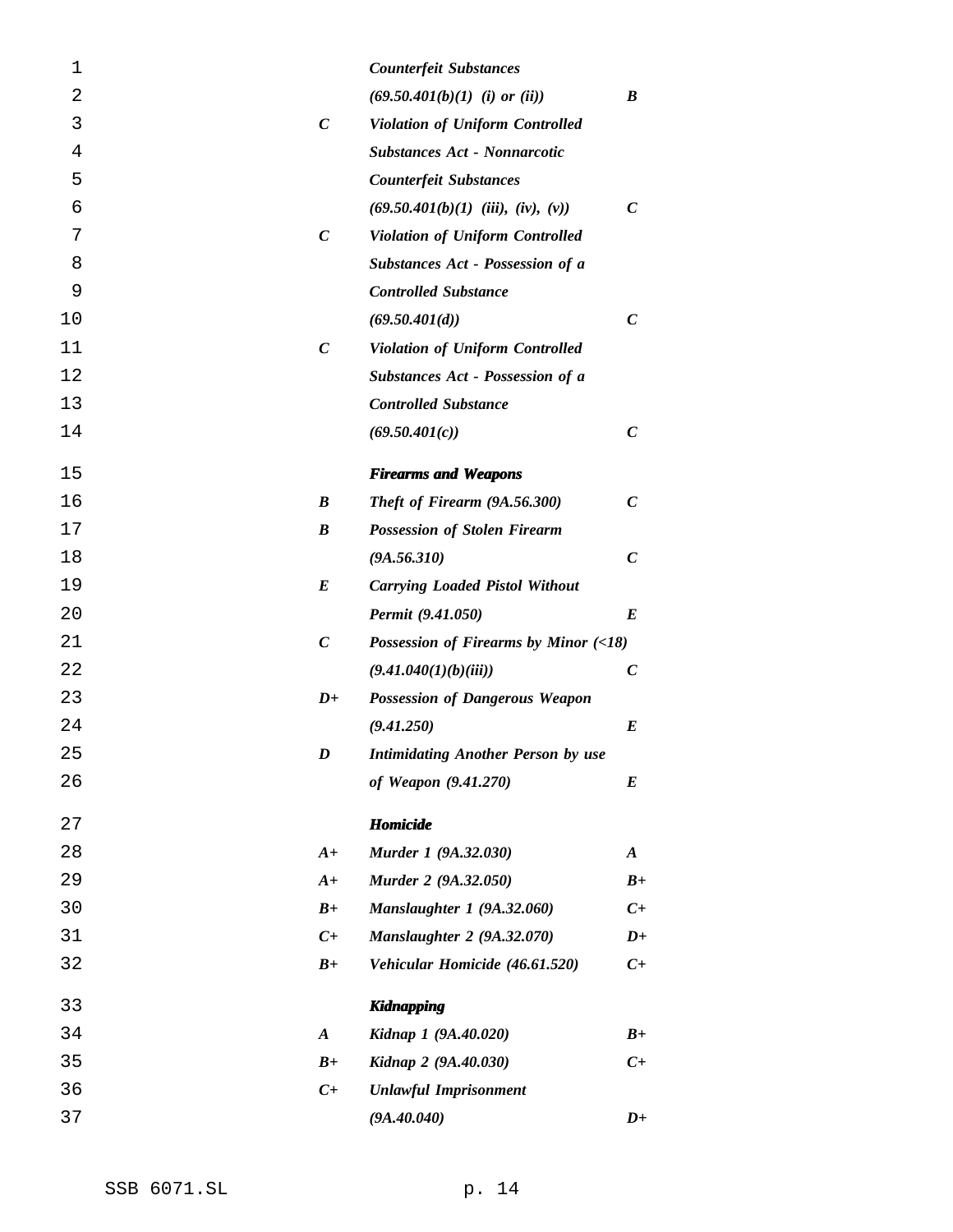| 1              |                  | <b>Obstructing Governmental Operation</b> |                             |
|----------------|------------------|-------------------------------------------|-----------------------------|
| $\overline{2}$ | D                | <b>Obstructing a Law Enforcement</b>      |                             |
| 3              |                  | Officer (9A.76.020)                       | E                           |
| 4              | E                | Resisting Arrest (9A.76.040)              | E                           |
| 5              | B                | <b>Introducing Contraband 1</b>           |                             |
| 6              |                  | (9A.76.140)                               | $\boldsymbol{C}$            |
| 7              | $\boldsymbol{C}$ | <b>Introducing Contraband 2</b>           |                             |
| 8              |                  | (9A.76.150)                               | D                           |
| 9              | E                | <b>Introducing Contraband 3</b>           |                             |
| 10             |                  | (9A.76.160)                               | E                           |
| 11             | $B+$             | <b>Intimidating a Public Servant</b>      |                             |
| 12             |                  | (9A.76.180)                               | $C_{+}$                     |
| 13             | $B+$             | <b>Intimidating a Witness</b>             |                             |
| 14             |                  | (9A.72.110)                               | $C_{+}$                     |
| 15             |                  | <b>Public Disturbance</b>                 |                             |
| 16             | $C_{\pm}$        | Riot with Weapon (9A.84.010)              | $D+$                        |
| 17             | $D+$             | <b>Riot Without Weapon</b>                |                             |
| 18             |                  | (9A.84.010)                               | E                           |
| 19             | E                | Failure to Disperse (9A.84.020)           | E                           |
| 20             | E                | Disorderly Conduct (9A.84.030)            | E                           |
| 21             |                  | <b>Sex Crimes</b>                         |                             |
| 22             | $\boldsymbol{A}$ | Rape 1 (9A.44.040)                        | $B+$                        |
| 23             | $A-$             | Rape 2 (9A.44.050)                        | $B+$                        |
| 24             | $C_{+}$          | Rape 3 (9A.44.060)                        | $D+$                        |
| 25             | $A-$             | Rape of a Child 1 (9A.44.073)             | $B+$                        |
| 26             | $B+$             | Rape of a Child 2 (9A.44.076)             | $C_{\pm}$                   |
| 27             | B                | <i>Incest 1</i> $(9A.64.020(1))$          | $\mathcal{C}_{\mathcal{C}}$ |
| 28             | $\boldsymbol{C}$ | Interest 2 (9A.64.020(2))                 | D                           |
| 29             | $D+$             | <b>Indecent Exposure</b>                  |                             |
| 30             |                  | $(Victim < 14)$ $(9A.88.010)$             | E                           |
| 31             | E                | <b>Indecent Exposure</b>                  |                             |
| 32             |                  | (Victim 14 or over) (9A.88.010)           | E                           |
| 33             | $B+$             | <b>Promoting Prostitution 1</b>           |                             |
| 34             |                  | (9A.88.070)                               | $C_{+}$                     |
| 35             | $C+$             | <b>Promoting Prostitution 2</b>           |                             |
| 36             |                  | (9A.88.080)                               | $D+$                        |
| 37             | E                | $O & A$ (Prostitution) (9A.88.030)        | E                           |
| 38             | $B+$             | <b>Indecent Liberties (9A.44.100)</b>     | $C+$                        |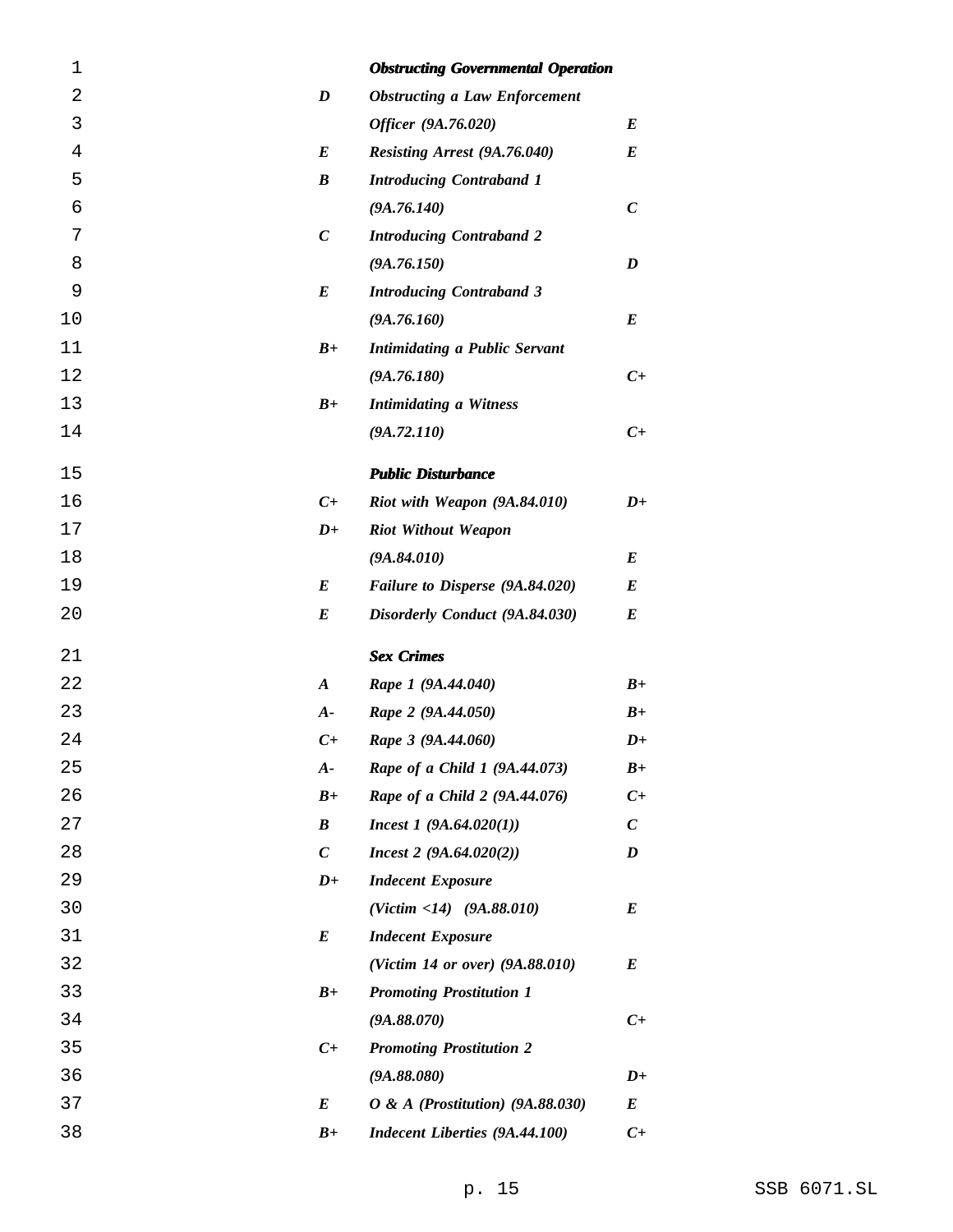| 1              | $A-$             | Child Molestation 1 (9A.44.083)        | $B+$                        |
|----------------|------------------|----------------------------------------|-----------------------------|
| $\overline{2}$ | $\boldsymbol{B}$ | Child Molestation 2 (9A.44.086)        | $C_{\pm}$                   |
| 3              |                  | Theft, Robbery, Extortion, and Forgery |                             |
| 4              | $\boldsymbol{B}$ | Theft 1 (9A.56.030)                    | $\boldsymbol{C}$            |
| 5              | $\boldsymbol{C}$ | Theft 2 (9A.56.040)                    | D                           |
| 6              | D                | Theft 3 (9A.56.050)                    | $\bm E$                     |
| 7              | $\boldsymbol{B}$ | Theft of Livestock (9A.56.080)         | $\mathcal{C}_{\mathcal{C}}$ |
| 8              | $\boldsymbol{C}$ | Forgery (9A.60.020)                    | D                           |
| 9              | $\boldsymbol{A}$ | Robbery 1 (9A.56.200)                  | $B+$                        |
| 10             | $B+$             | Robbery 2 (9A.56.210)                  | $C_{\pm}$                   |
| 11             | $B+$             | <i>Extortion 1 (9A.56.120)</i>         | $C_{\pm}$                   |
| 12             | $C_{\pm}$        | <i>Extortion 2 (9A.56.130)</i>         | $D+$                        |
| 13             | $\boldsymbol{B}$ | <b>Possession of Stolen Property 1</b> |                             |
| 14             |                  | (9A.56.150)                            | $\boldsymbol{C}$            |
| 15             | $\boldsymbol{C}$ | <b>Possession of Stolen Property 2</b> |                             |
| 16             |                  | (9A.56.160)                            | D                           |
| 17             | D                | <b>Possession of Stolen Property 3</b> |                             |
| 18             |                  | (9A.56.170)                            | $\bm E$                     |
| 19             | $\boldsymbol{C}$ | <b>Taking Motor Vehicle Without</b>    |                             |
| 20             |                  | Owner's Permission (9A.56.070)         | D                           |
| 21             |                  | <b>Motor Vehicle Related Crimes</b>    |                             |
| 22             | $\bm E$          | <b>Driving Without a License</b>       |                             |
| 23             |                  | (46.20.005)                            | E                           |
| 24             | $B+$             | <b>Hit and Run - Death</b>             |                             |
| 25             |                  | (46.52.020(4)(a))                      | <u>C+</u>                   |
| 26             | $\boldsymbol{C}$ | Hit and Run - Injury                   |                             |
| 27             |                  | (46.52.020(4)(b))                      | D                           |
| 28             | $\boldsymbol{D}$ | <b>Hit and Run-Attended</b>            |                             |
| 29             |                  | (46.52.020(5))                         | E                           |
| 30             | $\bm E$          | <b>Hit and Run-Unattended</b>          |                             |
| 31             |                  | (46.52.010)                            | E                           |
| 32             | $\boldsymbol{C}$ | Vehicular Assault (46.61.522)          | D                           |
| 33             | $\boldsymbol{C}$ | <b>Attempting to Elude Pursuing</b>    |                             |
| 34             |                  | Police Vehicle (46.61.024)             | D                           |
| 35             | $\bm E$          | Reckless Driving (46.61.500)           | E                           |
| 36             | $\boldsymbol{D}$ | Driving While Under the Influence      |                             |
| 37             |                  | $(46.61.502$ and $46.61.504)$          | E                           |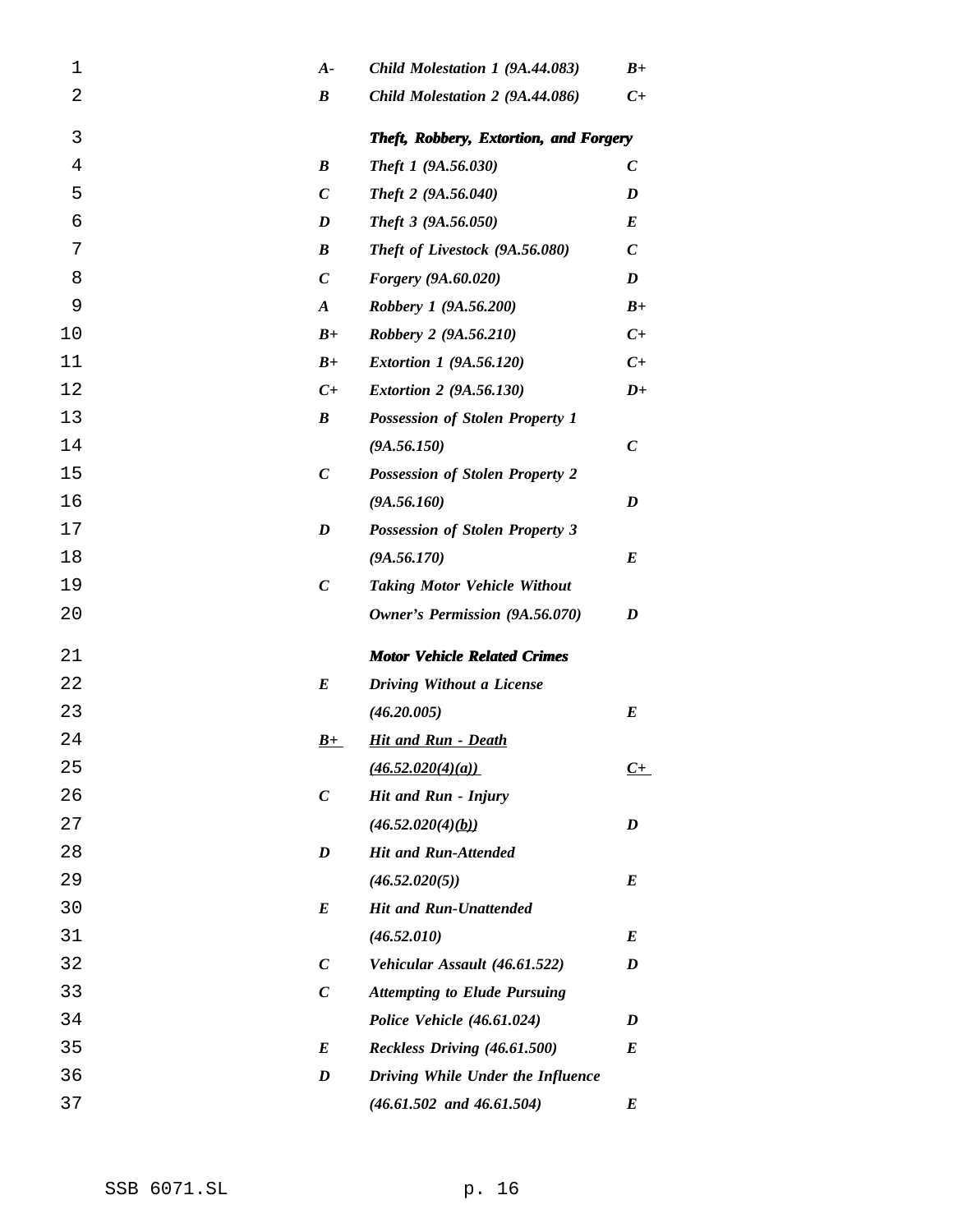| 2<br>$\boldsymbol{B}$<br>$\mathcal C$<br><b>Bomb Threat (9.61.160)</b><br>3<br>$\mathcal{C}$<br>$\mathcal{C}$<br>Escape 1 (9A.76.110)<br>4<br>$\mathcal{C}$<br>$\mathcal C$<br>Escape 2 (9A.76.120)<br>5<br>$\bm E$<br>D<br>Escape 3 (9A.76.130)<br>6<br>E<br>Obscene, Harassing, Etc.,<br>7<br>$\boldsymbol{E}$<br><b>Phone Calls (9.61.230)</b><br>8<br>$\boldsymbol{A}$<br>Other Offense Equivalent to an<br>9<br><b>Adult Class A Felony</b><br>10<br>$\boldsymbol{B}$<br>Other Offense Equivalent to an<br>11<br>$\mathcal C$<br><b>Adult Class B Felony</b><br>12<br>$\boldsymbol{C}$<br>Other Offense Equivalent to an<br>13<br><b>Adult Class C Felony</b><br>D<br>14<br>Other Offense Equivalent to an<br>D<br>15<br><b>Adult Gross Misdemeanor</b><br>$\bm{E}$<br>16<br>$\bm{E}$<br>Other Offense Equivalent to an<br>17<br>$\bm{E}$<br><b>Adult Misdemeanor</b><br>18<br>V<br>Violation of Order of Restitution,<br>19<br><b>Community Supervision, or</b><br>20<br>Confinement (13.40.200)<br>V | $\mathbf 1$ | <b>Other</b> |      |
|-------------------------------------------------------------------------------------------------------------------------------------------------------------------------------------------------------------------------------------------------------------------------------------------------------------------------------------------------------------------------------------------------------------------------------------------------------------------------------------------------------------------------------------------------------------------------------------------------------------------------------------------------------------------------------------------------------------------------------------------------------------------------------------------------------------------------------------------------------------------------------------------------------------------------------------------------------------------------------------------------------------|-------------|--------------|------|
|                                                                                                                                                                                                                                                                                                                                                                                                                                                                                                                                                                                                                                                                                                                                                                                                                                                                                                                                                                                                             |             |              |      |
|                                                                                                                                                                                                                                                                                                                                                                                                                                                                                                                                                                                                                                                                                                                                                                                                                                                                                                                                                                                                             |             |              |      |
|                                                                                                                                                                                                                                                                                                                                                                                                                                                                                                                                                                                                                                                                                                                                                                                                                                                                                                                                                                                                             |             |              |      |
|                                                                                                                                                                                                                                                                                                                                                                                                                                                                                                                                                                                                                                                                                                                                                                                                                                                                                                                                                                                                             |             |              |      |
|                                                                                                                                                                                                                                                                                                                                                                                                                                                                                                                                                                                                                                                                                                                                                                                                                                                                                                                                                                                                             |             |              |      |
|                                                                                                                                                                                                                                                                                                                                                                                                                                                                                                                                                                                                                                                                                                                                                                                                                                                                                                                                                                                                             |             |              |      |
|                                                                                                                                                                                                                                                                                                                                                                                                                                                                                                                                                                                                                                                                                                                                                                                                                                                                                                                                                                                                             |             |              |      |
|                                                                                                                                                                                                                                                                                                                                                                                                                                                                                                                                                                                                                                                                                                                                                                                                                                                                                                                                                                                                             |             |              | $B+$ |
|                                                                                                                                                                                                                                                                                                                                                                                                                                                                                                                                                                                                                                                                                                                                                                                                                                                                                                                                                                                                             |             |              |      |
|                                                                                                                                                                                                                                                                                                                                                                                                                                                                                                                                                                                                                                                                                                                                                                                                                                                                                                                                                                                                             |             |              |      |
|                                                                                                                                                                                                                                                                                                                                                                                                                                                                                                                                                                                                                                                                                                                                                                                                                                                                                                                                                                                                             |             |              |      |
|                                                                                                                                                                                                                                                                                                                                                                                                                                                                                                                                                                                                                                                                                                                                                                                                                                                                                                                                                                                                             |             |              |      |
|                                                                                                                                                                                                                                                                                                                                                                                                                                                                                                                                                                                                                                                                                                                                                                                                                                                                                                                                                                                                             |             |              |      |
|                                                                                                                                                                                                                                                                                                                                                                                                                                                                                                                                                                                                                                                                                                                                                                                                                                                                                                                                                                                                             |             |              |      |
|                                                                                                                                                                                                                                                                                                                                                                                                                                                                                                                                                                                                                                                                                                                                                                                                                                                                                                                                                                                                             |             |              |      |
|                                                                                                                                                                                                                                                                                                                                                                                                                                                                                                                                                                                                                                                                                                                                                                                                                                                                                                                                                                                                             |             |              |      |
|                                                                                                                                                                                                                                                                                                                                                                                                                                                                                                                                                                                                                                                                                                                                                                                                                                                                                                                                                                                                             |             |              |      |
|                                                                                                                                                                                                                                                                                                                                                                                                                                                                                                                                                                                                                                                                                                                                                                                                                                                                                                                                                                                                             |             |              |      |
|                                                                                                                                                                                                                                                                                                                                                                                                                                                                                                                                                                                                                                                                                                                                                                                                                                                                                                                                                                                                             |             |              |      |

 *<sup>1</sup>* Escape 1 and 2 and Attempted Escape 1 and 2 are classed as C offenses and the standard range is established as follows:

 1st escape or attempted escape during 12-month period - 4 weeks confinement

 2nd escape or attempted escape during 12-month period - 8 weeks confinement

 3rd and subsequent escape or attempted escape during 12-month period - 12 weeks confinement

 *<sup>2</sup>* If the court finds that a respondent has violated terms of an order, it may impose a penalty of up to 30 days of confinement.

# **JUVENILE SENTENCING STANDARDS**

 This schedule must be used for juvenile offenders. The court may select sentencing option A, B, or C.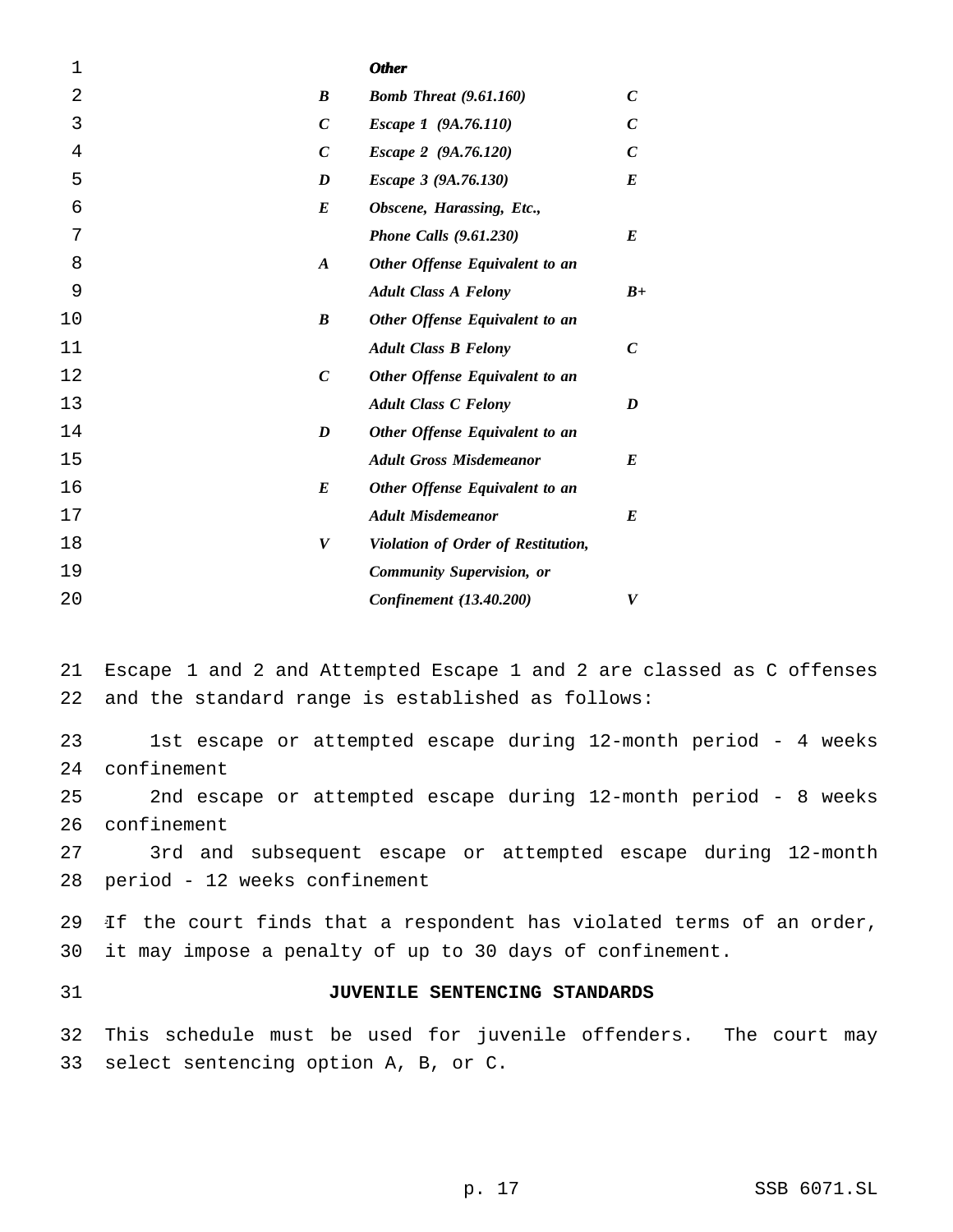| 1      |                 |                  |                                          |                   |                                      |              | OPTION A                           |                                   |    |       |
|--------|-----------------|------------------|------------------------------------------|-------------------|--------------------------------------|--------------|------------------------------------|-----------------------------------|----|-------|
| 2      |                 |                  |                                          |                   |                                      |              |                                    | JUVENILE OFFENDER SENTENCING GRID |    |       |
| 3      |                 |                  |                                          |                   |                                      |              |                                    | <b>STANDARD RANGE</b>             |    |       |
| 4      |                 |                  |                                          |                   |                                      |              |                                    |                                   |    |       |
| 5<br>6 |                 | $A+$             | <b>180 WEEKS TO AGE 21 YEARS</b>         |                   |                                      |              |                                    |                                   |    |       |
| 7      |                 | $\boldsymbol{A}$ | 103 WEEKS TO 129 WEEKS                   |                   |                                      |              |                                    |                                   |    |       |
| 8      |                 |                  |                                          |                   |                                      |              |                                    |                                   |    |       |
| 9      |                 | $A-$             | 15-36                                    |                   | $\frac{1}{52-65}$ $\frac{1}{80-100}$ | $/103 - 129$ |                                    |                                   |    |       |
| 10     |                 |                  | WEEKS /WEEKS /WEEKS /WEEKS               |                   |                                      |              |                                    |                                   |    |       |
| 11     |                 |                  | EXCEPT /                                 |                   | $\prime$                             | $\prime$     |                                    |                                   |    |       |
| 12     |                 |                  | <b>30-40</b><br>$\overline{\phantom{a}}$ |                   | $\prime$                             | $\prime$     |                                    |                                   |    |       |
| 13     |                 |                  | <b>WEEKS FOR</b> /                       |                   | $\sqrt{ }$                           | $\prime$     |                                    |                                   |    |       |
| 14     |                 |                  | 15-17                                    | $\prime$          | $\frac{1}{2}$                        | $\prime$     |                                    |                                   |    |       |
| 15     |                 |                  | <b>YEAR OLDS</b>                         |                   | $\prime$                             | $\prime$     |                                    |                                   |    |       |
| 16     |                 |                  |                                          |                   |                                      |              |                                    |                                   |    |       |
| 17     | $Current$ $B+$  |                  | 15-36                                    |                   | $/52 - 65$                           |              | 80-100  103-129                    |                                   |    |       |
| 18     | <b>Offense</b>  |                  | WEEKS                                    |                   |                                      |              | <b><i> WEEKS  WEEKS  WEEKS</i></b> |                                   |    |       |
| 19     | <b>Category</b> |                  |                                          |                   |                                      |              |                                    |                                   |    |       |
| 20     |                 | B                | <b>LOCAL</b>                             |                   | $\prime$                             |              | $/52 - 65$                         |                                   |    |       |
| 21     |                 |                  | SANCTIONS (LS) /15-36 WEEKS              |                   |                                      |              | <b>/WEEKS</b>                      |                                   |    |       |
| 22     |                 |                  |                                          |                   |                                      |              |                                    |                                   |    |       |
| 23     |                 | $C_{\pm}$        | LS                                       |                   |                                      | $\prime$     |                                    |                                   |    |       |
| 24     |                 |                  |                                          |                   |                                      | /15-36 WEEKS |                                    |                                   |    |       |
| 25     |                 |                  |                                          |                   |                                      |              |                                    |                                   |    |       |
| 26     |                 | $\mathcal C$     | LS                                       |                   |                                      |              | <b>/15-36 WEEKS</b>                |                                   |    |       |
| 27     |                 |                  |                                          |                   | <b>Local Sanctions:</b>              |              | $\prime$                           |                                   |    |       |
| 28     |                 |                  |                                          | 0 to 30 Days      |                                      |              |                                    |                                   |    |       |
| 29     |                 | $D+$             | LS                                       |                   | 0 to 12 Months Community Supervision |              |                                    |                                   |    |       |
| 30     |                 |                  |                                          |                   | 0 to 150 Hours Community Service     |              |                                    |                                   |    |       |
| 31     |                 | D                | LS                                       | \$0 to \$500 Fine |                                      |              |                                    |                                   |    |       |
| 32     |                 | $\boldsymbol{E}$ | LS                                       |                   |                                      |              |                                    |                                   |    |       |
| 33     |                 |                  |                                          |                   |                                      |              |                                    |                                   |    |       |
| 34     |                 |                  | 0                                        | 1                 | $\boldsymbol{2}$                     | 3            | 4 or more                          |                                   |    |       |
| 35     |                 |                  |                                          |                   | <b>PRIOR ADJUDICATIONS</b>           |              |                                    |                                   |    |       |
| 36     | NOTE:           |                  | References                               |                   | in                                   |              | the grid to                        | days                              | or | weeks |

r weeks mean periods of confinement.

 (1) The vertical axis of the grid is the current offense category. The current offense category is determined by the offense of adjudication.

 (2) The horizontal axis of the grid is the number of prior adjudications included in the juvenile's criminal history. Each prior felony adjudication shall count as one point. Each prior violation,